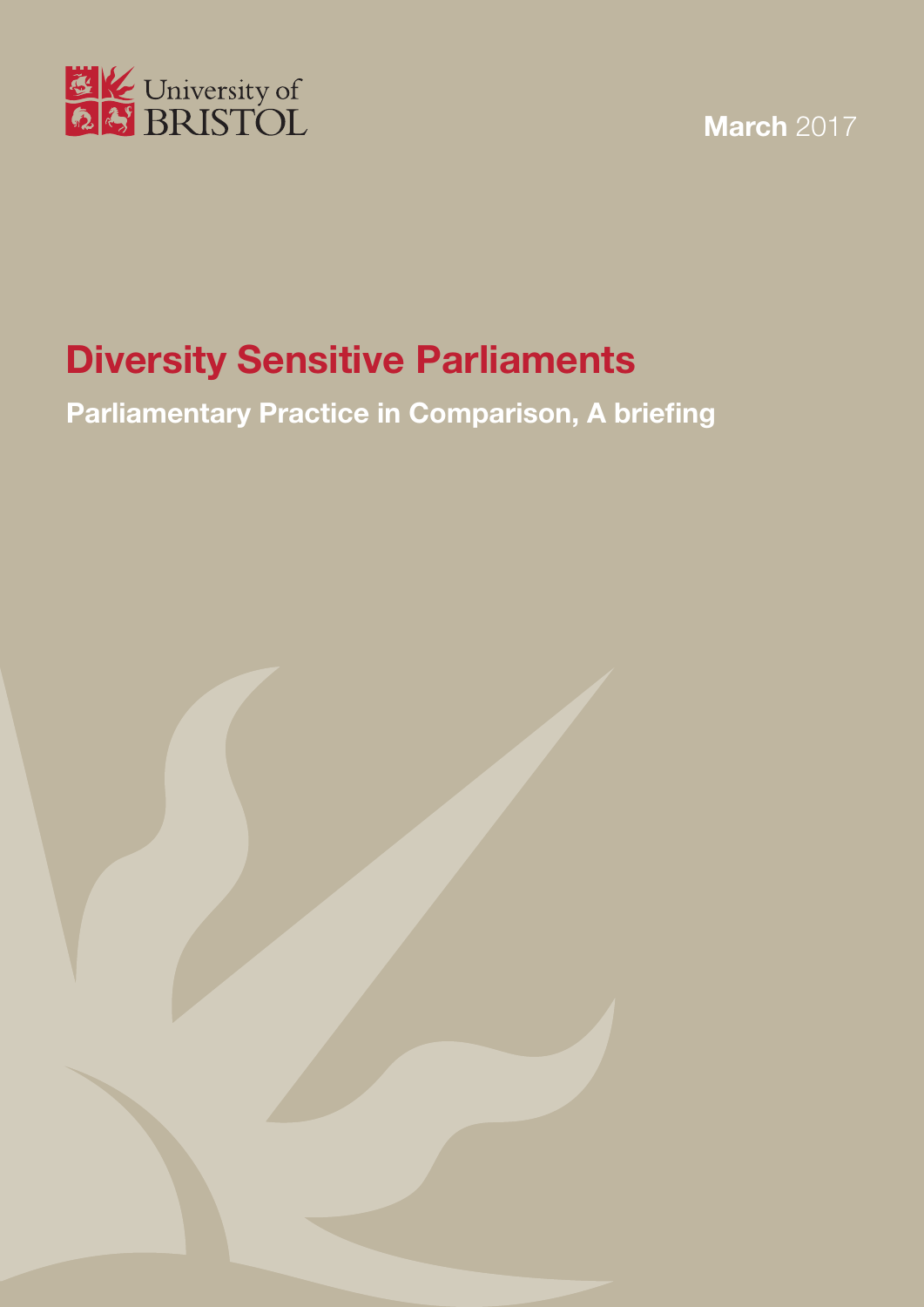Sarah Childs **SPAIS** 11 Priory Road Bristol, BS8 1TY Email: s.childs@bristol.ac.uk Tel: +44 (0) 795 0933 371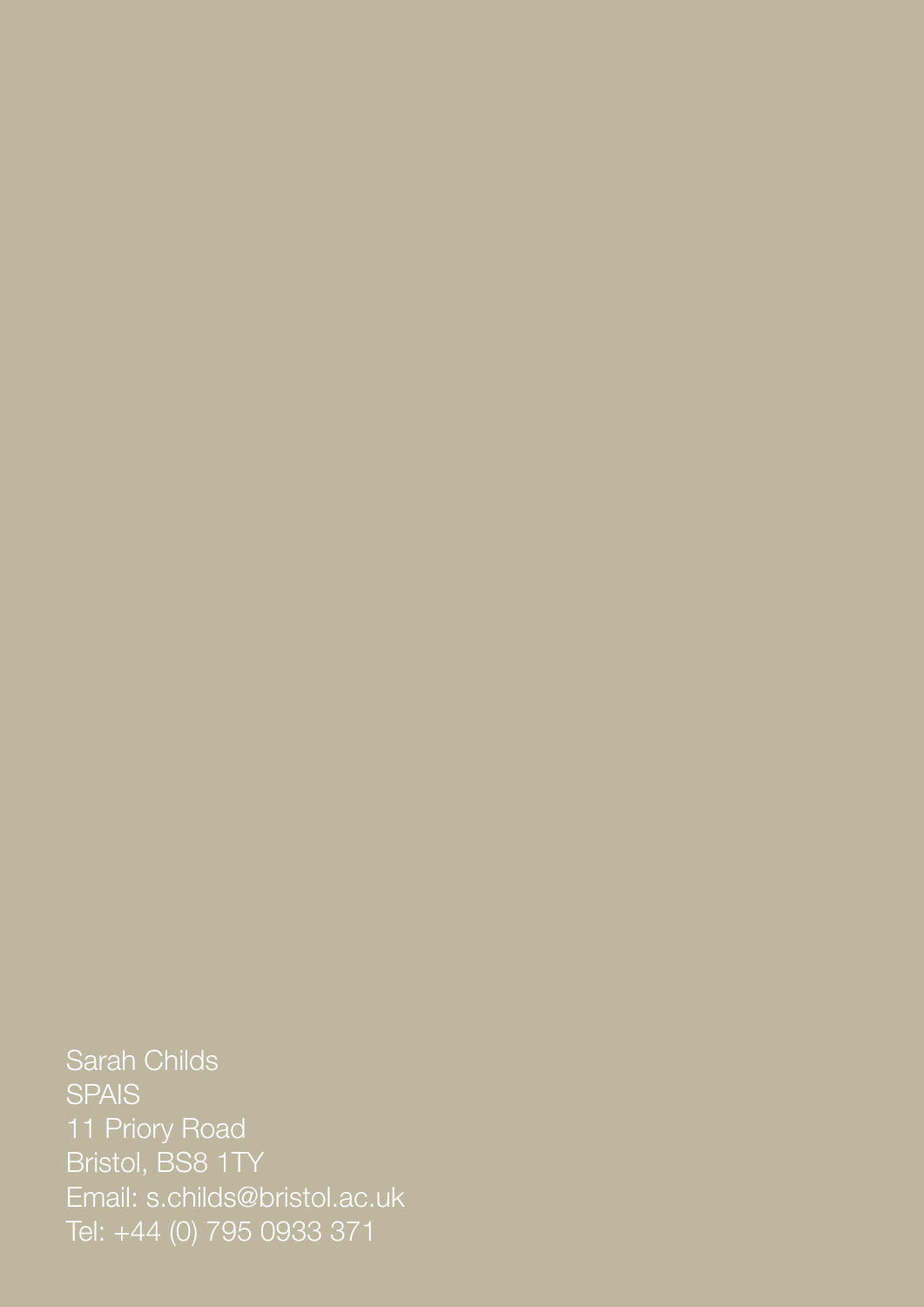#### **DIVERSITY SENSITIVE PARLIAMENTS: PARLIAMENTARY PRACTICE IN COMPARISON**

#### **INTRODUCTION**

This briefing presents a summary of information that was collected via a short questionnaire which was sent to a select group of Parliaments in the spring of 2016 (see Appendix 1). The Parliaments include: two sub-state national parliaments (Scotland and Wales), three Westminster-style parliaments (Australia, Canada, and New Zealand); and two western and three northern European parliaments (Germany and Spain, and Denmark, Finland and Sweden respectively), as well as the European Parliament. Here, I would like to formally thank those Clerks and officials from the Parliaments that completed the questionnaire on Parliamentary infrastructure and culture. In this briefing data on the UK Parliament is also included, increasing the Westminster-style parliaments to four. The briefing also includes discussion of select recommendations made in *The Good Parliament* Report<sup>1</sup> that directly pertain to the survey findings. A full list of the recommendations is provided in Appendix 1.

## **THE GOOD PARLIAMENT REPORT**

*The Good Parliament* Report was the main output of a project funded by the Economic and Social Research Council (ESRC) and the University of Bristol.<sup>2</sup> The Report makes 43 recommendations to the UK House of Commons, and constitutes a blueprint for a more representative and inclusive House. Together the recommendations have the potential to make the membership of the UK Parliament more representative; enable Members to be more effective in their parliamentary work, both individually and collectively; and to enhance the representational relationship between the British public, Members, and the House of Commons as an institution. *The Good Parliament* is underpinned by an extensive body of international research that has analysed the under-representation of women in politics over more than two decades,<sup>3</sup> as well as by newer work on political institutions.<sup>4</sup> It was informed by recent UK parliamentary reports on representation, most notably, the 2010 Speaker's Conference on Parliamentary Representation,<sup>5</sup> the 2014 Women in Parliament APPG report *Improving Parliament*,<sup>6</sup> and the 2015 Report presented to the Administration Committee, based on a survey of women Members.<sup>7</sup>

From July 2015 to February 2016 Professor Sarah Childs was seconded to the House of Commons. She interviewed individual MPs, held meetings with groups of MPs, talked to individual and groups

1 <sup>1</sup> http://www.bristol.ac.uk/media-

library/sites/news/2016/july/20%20Jul%20Prof%20Sarah%20Childs%20The%20Good%20Parliament%20repor t.pdf

<sup>2</sup> ESRC/UoB Impact Acceleration Award 2015-16, ES/M500410/1.

<sup>&</sup>lt;sup>3</sup> See for example, for the UK, Norris and Lovenduski 1995; Childs 2004, 2008; Childs and Webb 2012; Campbell and Childs 2015, and for global studies, Kittilison 2006; Hughes and Paxton 2016.

<sup>4</sup> This Report does not seek to produce an account of the gendered nature of the UK House of Commons , see for example Crewe 2015a,b; Childs 2013c; Krook and Mackay 2011. [www.femfiin.com.](http://www.femfiin.com/) Joni Lovenduski  $(2005, 50 \& 52-3)$ : Both gender theory and institutional theory suggests that institutions have considerable capacity to reproduce their cultures. See also Crewe 2015a.

<https://parliamentsandlegislatures.wordpress.com/2015/07/29/what-is-a-good-ethnography-of-parliament/> <sup>5</sup> [http://www.publications.parliament.uk/pa/spconf/239/239i.pdf..](http://www.publications.parliament.uk/pa/spconf/239/239i.pdf) This strategy of establishing a Speaker's

Conference was prompted by the 2005 Hansard Society *Women at the Top Report.* Sarah Childs was the gender adviser to the Speaker's Conference.

<sup>6</sup> <http://appgimprovingparliamentreport.co.uk/download/APPG-Women-In-Parliament-Report-2014.pdf> Sarah Childs was an adviser to the APPG for this Report.

<sup>7</sup> *Report for the House of Commons Administration Committee on the findings of the interview study with Members on women's experience in Parliament*. See also [http://www.parliament.uk/documents/commons](http://www.parliament.uk/documents/commons-committees/admin-committee/Interview-study-Members-leaving-Parliament-report%20-%20April%202016.pdf)[committees/admin-committee/Interview-study-Members-leaving-Parliament-report%20-%20April%202016.pdf](http://www.parliament.uk/documents/commons-committees/admin-committee/Interview-study-Members-leaving-Parliament-report%20-%20April%202016.pdf) *The Good Parliament* Report was also informed by the 2015 Report of the Speaker's Commission on Digital Democracy and the 2015 BBC TV series *Inside the Commons*.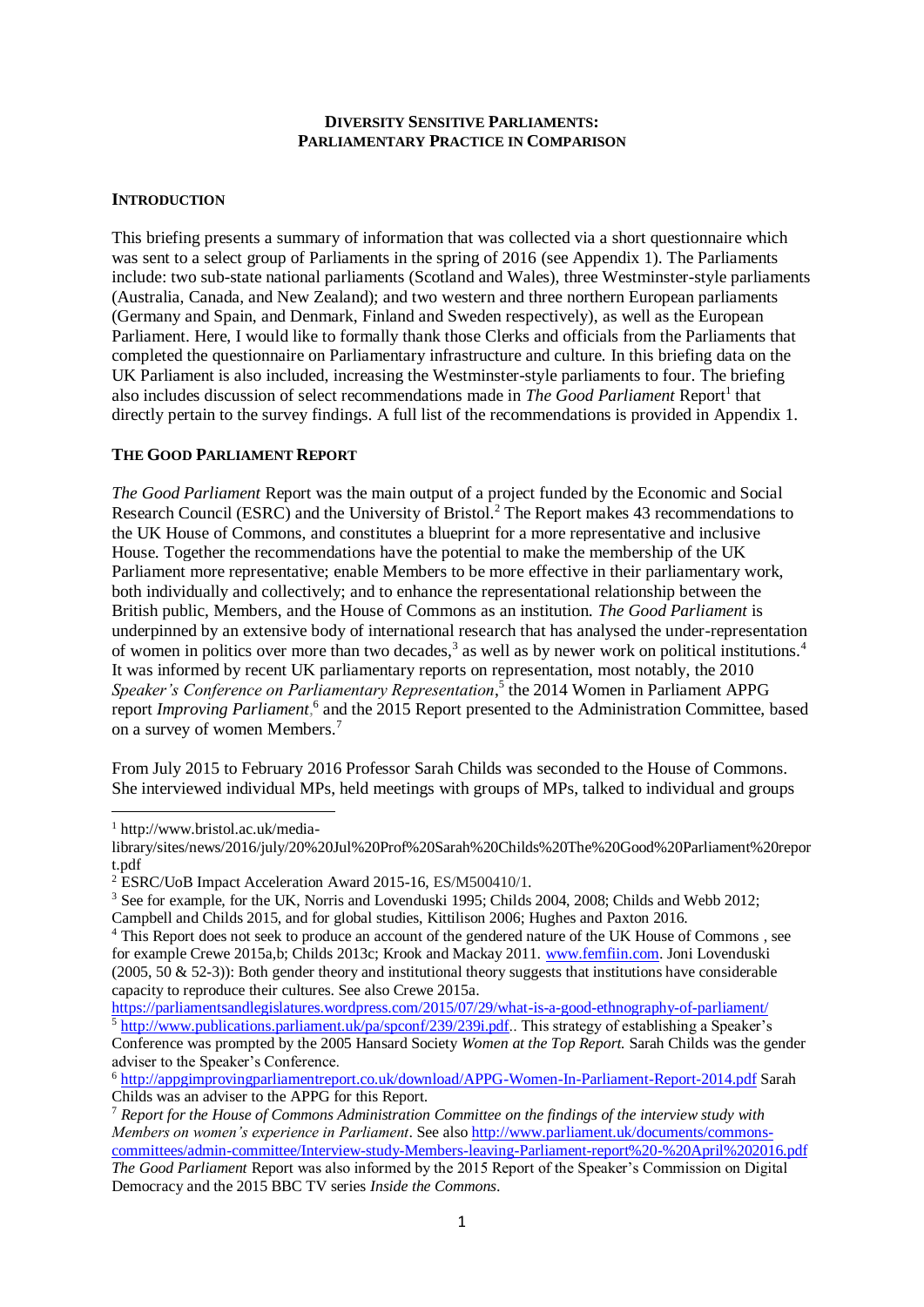of clerks and officials, observed House activities and interactions in Parliament's social spaces, and subjected a range of parliamentary publications to a gendered/diversity reading. An international conference was held in conjunction with the BG Inter-Parliamentary Union (IPU) to facilitate 'lesson learning' from the 'best practice' parliaments of Sweden and Finland. A subsequent meeting was held with representatives from leading UK civil society groups. In all these activities, and in the drafting of the recommendations, Professor Childs benefited from the formal advice of a small group of MPs, male and female from across the House, and an Advisory Board made up of officials and clerks, and chaired by Mr Speaker.

#### **DIVERSITY SENSITIVE PARLIAMENTS**

*The Good Parliament* draws on the IPU's globally influential 'Gender Sensitive Parliaments' framework that has been employed to identify international best practice. A Gender Sensitive Parliament (GSP) is a political institution that responds to the 'needs and interests' of both women and men in terms of its 'structures, operations, methods and work'.<sup>8</sup> It will have removed the 'barriers' to women's full participation' and offers 'a positive example or model to society at large'.<sup>9</sup> *The Good Parliament* develops this framework, employing a Diversity Sensitive Parliaments (DSP) approach. This acknowledges that women are not the only group under-represented in politics and Parliament, and that these other exclusions should also be recognised and rectified. For a Parliament to be truly inclusive, attention to diverse exclusions and to intersectionality and within-group differences is necessary.

Three dimensions critical to realising a representative and inclusive House of Commons guided the development of the Report's recommendations (see Appendix 2): $^{10}$ 

*Dimension 1: Equality and Participation within the House.* Dimension 1 asks the question of how a diverse group of MPs might be selected for, and elected to, Parliament and how, once present, they are enabled to become effective participants across Parliament's core activities: representation and interest articulation, legislative scrutiny, and executive accountability. This dimension addresses in particular the composition of the House of Commons, and MPs' participation across the House leadership, and in its various committees.

*Dimension 2: Parliamentary Infrastructure.* Dimension 2 takes a critical look at the way in which Parliament facilitates the work of Members and whether this privileges a particular type of MP – explicitly or implicitly. It covers everything from the buildings and furniture of Parliament to the official rules and working practices that underpin the array of Members' parliamentary activities.

*Dimension 3: Commons Culture.* Dimension 3 acknowledges that the official, writtendown rules never tell the whole story about how institutions function on the ground – this is what might be thought of as the 'normal way of doing things'. It is, admittedly, frequently hard to pin down informal institutional norms, practices and culture. That said UK parliamentary culture, as elsewhere, is not fixed but an evolving phenomenon, subject to change.

1

<sup>8</sup> IPU 2012, 2011.

<sup>&</sup>lt;sup>9</sup> IPU 2012, 40.

<sup>&</sup>lt;sup>10</sup> These are informed by the IPU's seven dimensions of a gender sensitive parliament.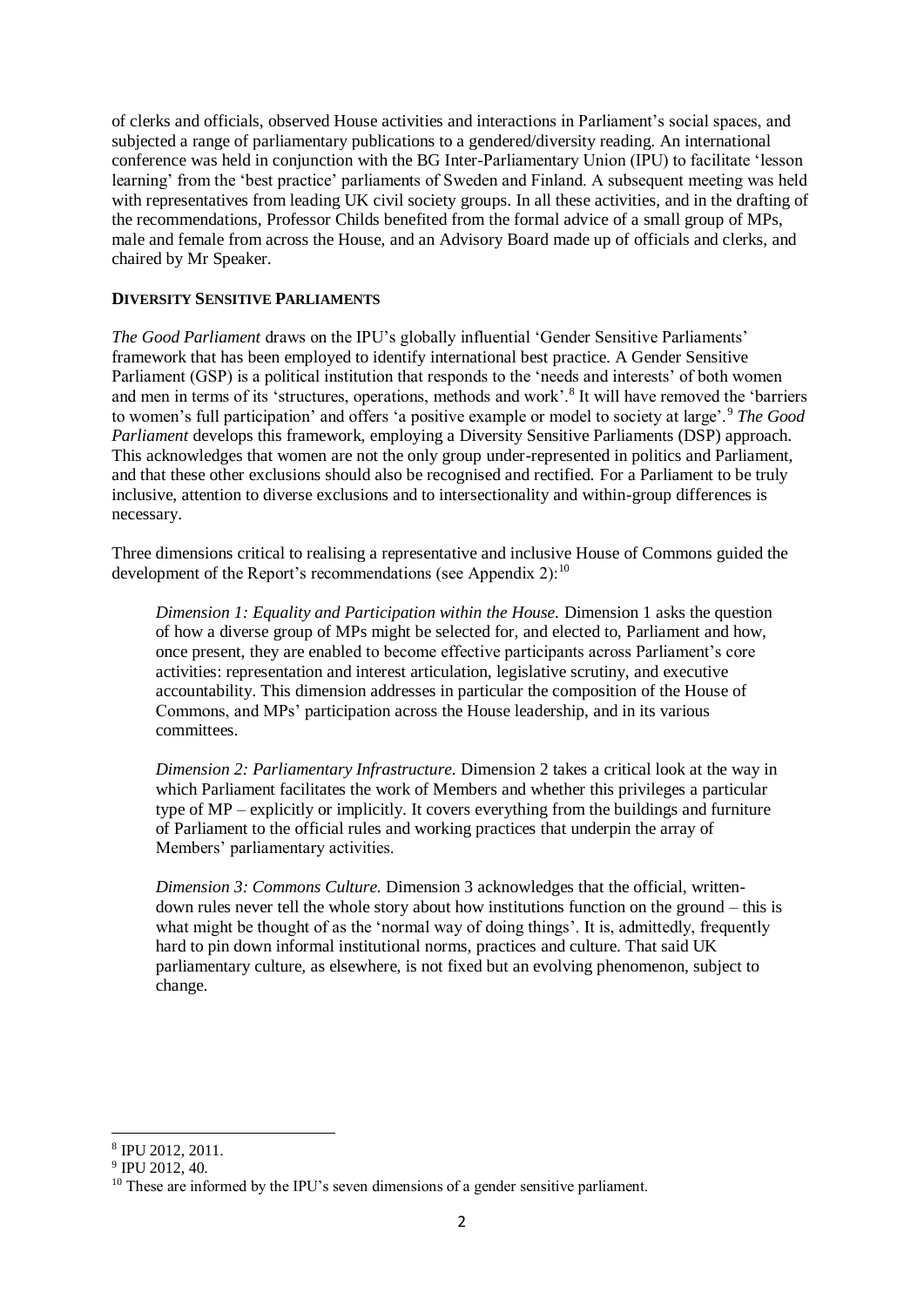## **SURVEY FINDINGS**

## **DIMENSION 1, EQUALITY AND PARTICIPATION IN THE HOUSE**

## **PARLIAMENTARY COMMITTEES**

The findings in relation to committee membership and chairs are unambiguous: there were no Parliaments that provided a *mechanism* to gender balance committee membership. Nor were there any Parliaments that provide a *mechanism* to gender balance Committee Chairs.

Considering the distribution of women and men across the UK committees, including House Committees, *The Good Parliament* Report made the following recommendations:

- Recommendation 30: Prohibit single-sex/gender select committees, and encourage political parties to be mindful of wider representativeness in the election of members to committees
- Recommendation 15: Introduce sex/gender quotas for the election of select committee chairs prior to the 2025 general election if, by 2024, the percentage of women chairs is less than 40 percent

The monitoring of Committee witnesses and, or advisors was also limited across the Parliaments, as shown in Table 1 below. Only in Sweden is there evidence of formal monitoring: the Parliamentary Administration 'follow up on gender statistics regarding the staff, including staff employed to support Committee Secretariats'. The Scottish Parliament gathers some data: individual committee teams keep the information and input statistic on a shared database. However, there is 'no specific gender category for teams to update on the database'. At Westminster, as *The Good Parliament* notes: limited in-House and recent academic research has established that the composition of witnesses to select committees is highly skewed in men's favour – just one-quarter are women. Some select committees, notably the Treasury, have witness compositions that are 90 percent male. That said, the data is neither systematic nor comprehensive. This limitation is accordingly targeted in *The Good Parliament*:

 Recommendation 28: Require the House Service to provide comprehensive and systematic diversity data in respect of select committees witnesses at the end of each session, and establish annual rolling targets for witness representativeness

The House Service should moreover be required to gather, evaluate, and produce annual reports documenting data for committee witnesses disaggregated by sex/gender and other major social characteristics, for each individual select committee, and overall. A league table of the best and worst ranking committees should be published each year. Rolling annual targets should be set for each committee until no sex/gender participates at levels of less than 40 percent, and until proportionality is achieved for other social characteristics.

 Recommendation 14: A rule change should be sought whereby any select committee witness panel of three or more must be sex/gender diverse if, by the end of the 2015 Parliament, select committees are not reaching a 40 percent sex/gender threshold amongst witnesses

| <b>Parliament</b> | No monitoring of Sex<br>witnesses and, or | Informal or some data<br>collection | (more) Formal data<br>collection |
|-------------------|-------------------------------------------|-------------------------------------|----------------------------------|
|                   | advisors to                               |                                     |                                  |
|                   | Committees                                |                                     |                                  |

#### **Table 1 Monitoring of Witnesses and, or Advisors to Committees, by Sex**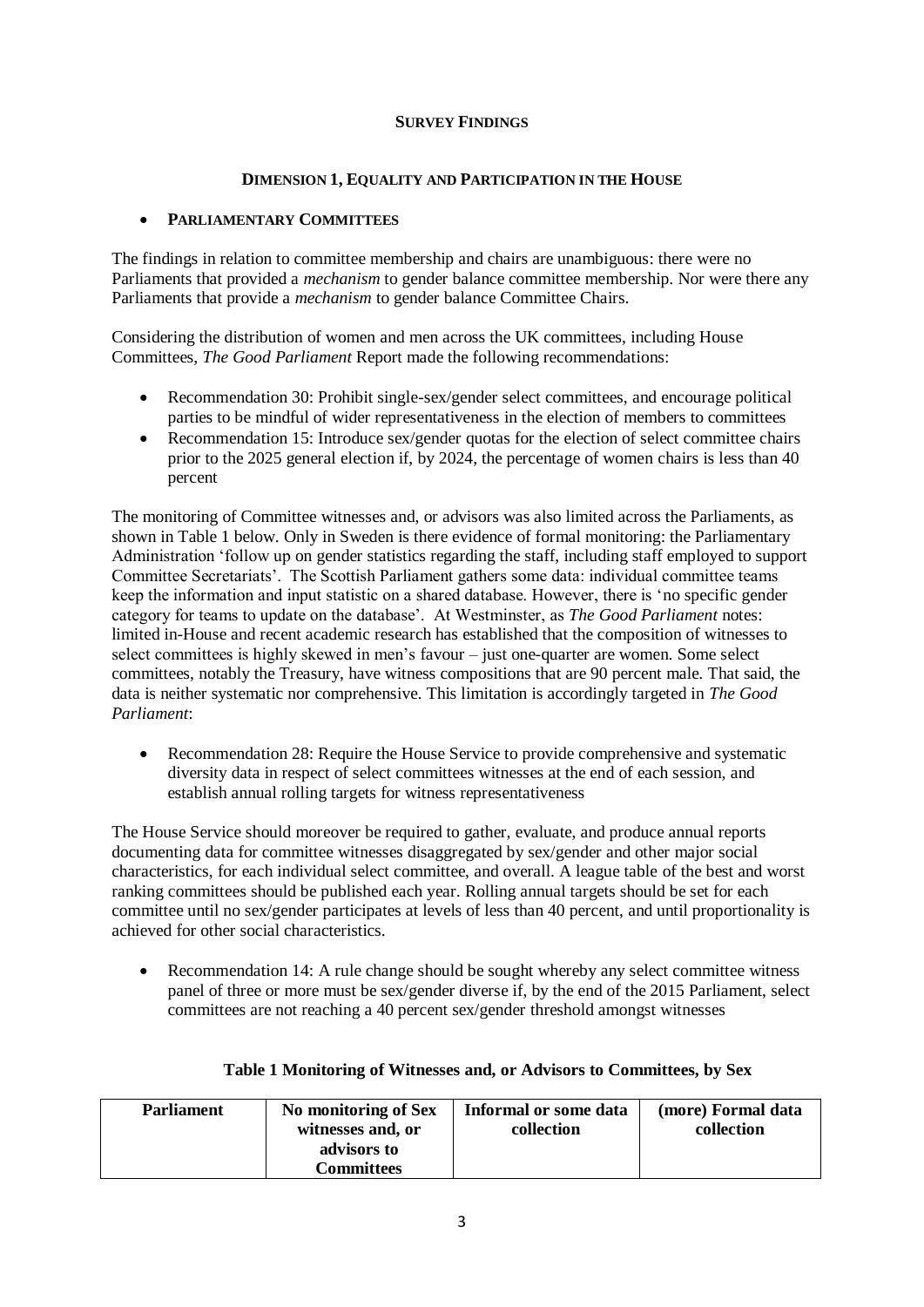| <b>Australia</b>   | X |   |   |
|--------------------|---|---|---|
| Canada             | X |   |   |
| <b>Denmark</b>     | X |   |   |
| <b>European</b>    | X |   |   |
| <b>Finland</b>     | X |   |   |
| <b>Germany</b>     | X |   |   |
| <b>New Zealand</b> | X |   |   |
| <b>Scotland</b>    | X |   |   |
| <b>Spain</b>       | X |   |   |
| <b>Sweden</b>      |   |   | X |
| <b>Wales</b>       |   | X |   |
| Westminster        |   | X |   |

## **DIMENSION 2, PARLIAMENTARY INFRASTRUCTURE**

## **MATERNITY AND PATERNITY LEAVE ARRANGEMENTS**

Table 2 below shows how Parliaments commonly respond to maternity, paternity, and parental leave based on IPU data. It reveals that provision for maternity leave is, in the majority of parliaments, the same as the national law, although more than one quarter of the Parliaments makes no provision. Paternity and Parental leave fare less well, suggesting that the 'father MP' is rarely recognised.

| Parliamentary Provision of Maternity, Paternity and Parental Leave |                                                                   |     |     |  |
|--------------------------------------------------------------------|-------------------------------------------------------------------|-----|-----|--|
|                                                                    | No provisions<br><b>Same as National</b><br><b>Own Provisions</b> |     |     |  |
|                                                                    |                                                                   | Law |     |  |
| <b>Maternity</b>                                                   | 26%                                                               | 62% | 12% |  |
| <b>Paternity</b>                                                   | 49%                                                               | 45% | 6%  |  |
| <b>Parental</b>                                                    | 60%                                                               | 39% | 1%  |  |

**Table 2**

Source:  $IPU<sup>11</sup>$ 

Table 3 finds that most of the Parliaments surveyed for *The Good Parliament* Report – *six* – have formal House leave arrangements, either general leave provisions or more specific maternity, paternity and parental leave provisions (Australia; Denmark; Finland; Germany; New Zealand; and Spain); *four* Parliaments have no formal provisions and rely on informal party arrangements (Canada, Scotland, Wales, Westminster, UK); and a *single* Parliament – Sweden – matches their country level provision.

|  | Table 3 Maternity and Paternity Leave Arrangements, A comparison |  |
|--|------------------------------------------------------------------|--|
|  |                                                                  |  |

| Country          | <b>Maternity Leave</b>                                                                |  |
|------------------|---------------------------------------------------------------------------------------|--|
| <b>Australia</b> | A motion to grant leave of absence does not require notice, states the cause and      |  |
|                  | period of leave, and has priority over all other business. A Member who has been      |  |
|                  | granted leave of absence by the House is excused from the Service of the House        |  |
|                  | or any Committee                                                                      |  |
| Canada           | No formal process of either maternity or paternity leave                              |  |
| <b>Denmark</b>   | An MP (male and female) may request up to 12 months paid leave (pregnancy,            |  |
|                  | childbirth, adoption). Formally it is up to whole Parliament to grant leave $-$ it is |  |
|                  | put on the agenda for plenary sitting; in practice it is always granted. An MP        |  |
|                  | writes to the Speaker via the Legal Services office.                                  |  |
| <b>European</b>  | To be confirmed <sup>12</sup>                                                         |  |

<sup>&</sup>lt;sup>11</sup> IPU 2011, 92-4.

**.**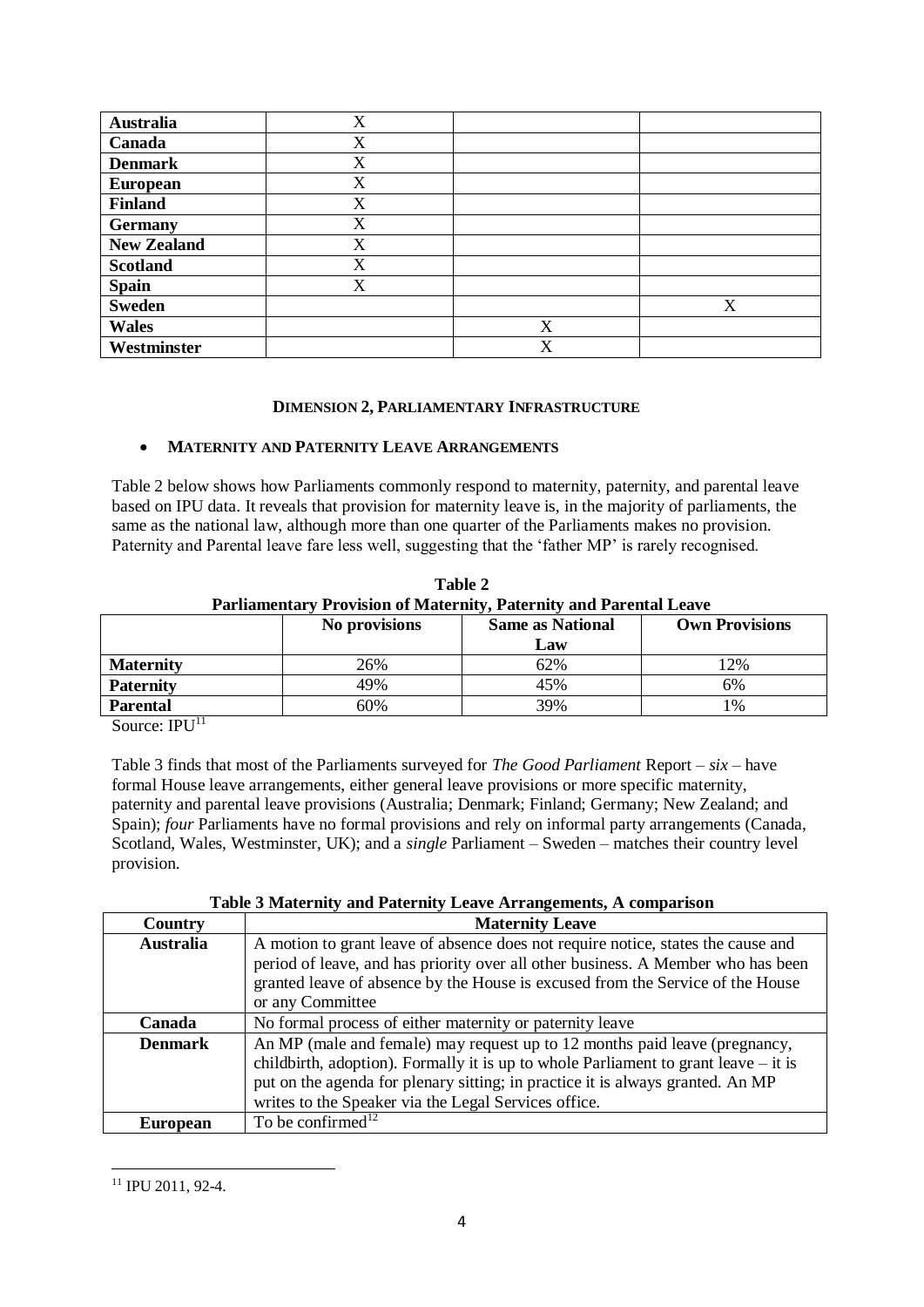| <b>Finland</b>     | According to section 48 of the Parliament's rules of Procedure a record of absence<br>form a plenary session (illness, maternity, paternity or parental leave) shall be<br>entered into the minutes of the plenary session. MPs receive full remuneration<br>during maternal or paternal leave.                                                                                                                                                                                                                                                                                                                                                                                                                                                                                                                                                                                                                                                                                                                                                                                                                                                                                                               |
|--------------------|---------------------------------------------------------------------------------------------------------------------------------------------------------------------------------------------------------------------------------------------------------------------------------------------------------------------------------------------------------------------------------------------------------------------------------------------------------------------------------------------------------------------------------------------------------------------------------------------------------------------------------------------------------------------------------------------------------------------------------------------------------------------------------------------------------------------------------------------------------------------------------------------------------------------------------------------------------------------------------------------------------------------------------------------------------------------------------------------------------------------------------------------------------------------------------------------------------------|
| <b>Germany</b>     | Members who are unable to be present on days when the Bundestag is sitting, or<br>to attend recorded votes, notify the President of the Bundestag in writing. The<br>reasons are not examined.  While the law provides for deductions to be made<br>from Members' monthly expense allowance in the event of their absenceno<br>deductions are made if the absence is due to pregnancy, if it falls during the period<br>of maternity protection, or if it is for the purpose of caring for an ill child under<br>the age of 14.                                                                                                                                                                                                                                                                                                                                                                                                                                                                                                                                                                                                                                                                               |
| <b>New Zealand</b> | There is a provision for members to apply to the Speaker for extended periods of<br>leave, and this can be used for what would effectively be maternity or paternity                                                                                                                                                                                                                                                                                                                                                                                                                                                                                                                                                                                                                                                                                                                                                                                                                                                                                                                                                                                                                                          |
|                    | leave. Members would receive their full salary while on this leave. In New                                                                                                                                                                                                                                                                                                                                                                                                                                                                                                                                                                                                                                                                                                                                                                                                                                                                                                                                                                                                                                                                                                                                    |
|                    | Zealand MPs are not employees, and are therefore not subject to the provisions of                                                                                                                                                                                                                                                                                                                                                                                                                                                                                                                                                                                                                                                                                                                                                                                                                                                                                                                                                                                                                                                                                                                             |
|                    | the Parental Leave and Employment Protection Act 1987.                                                                                                                                                                                                                                                                                                                                                                                                                                                                                                                                                                                                                                                                                                                                                                                                                                                                                                                                                                                                                                                                                                                                                        |
| <b>Scotland</b>    | There is no access to maternity or paternity leave for members; policies will be set<br>by the individual parties                                                                                                                                                                                                                                                                                                                                                                                                                                                                                                                                                                                                                                                                                                                                                                                                                                                                                                                                                                                                                                                                                             |
| <b>Spain</b>       | According with the Standing Orders of the Congress of Deputies. Section 82                                                                                                                                                                                                                                                                                                                                                                                                                                                                                                                                                                                                                                                                                                                                                                                                                                                                                                                                                                                                                                                                                                                                    |
|                    | (modified by the Plenary Sitting on July 21th, 2011) Voting may be:                                                                                                                                                                                                                                                                                                                                                                                                                                                                                                                                                                                                                                                                                                                                                                                                                                                                                                                                                                                                                                                                                                                                           |
|                    | By assent to the Speaker's proposal.<br>$\mathbf{i}$                                                                                                                                                                                                                                                                                                                                                                                                                                                                                                                                                                                                                                                                                                                                                                                                                                                                                                                                                                                                                                                                                                                                                          |
|                    | Ordinary.<br>$\ddot{\text{ii}})$                                                                                                                                                                                                                                                                                                                                                                                                                                                                                                                                                                                                                                                                                                                                                                                                                                                                                                                                                                                                                                                                                                                                                                              |
|                    | iii)<br>Public, by roll call.<br>Secret                                                                                                                                                                                                                                                                                                                                                                                                                                                                                                                                                                                                                                                                                                                                                                                                                                                                                                                                                                                                                                                                                                                                                                       |
|                    | iv)                                                                                                                                                                                                                                                                                                                                                                                                                                                                                                                                                                                                                                                                                                                                                                                                                                                                                                                                                                                                                                                                                                                                                                                                           |
| <b>Sweden</b>      | 2. In the event of pregnancy, maternity, paternity or serious sickness preventing a<br>Member of Parliament from carrying out his or her functions and considered<br>sufficiently justified taking into account the special circumstances, the Bureau<br>may authorise in a motivated document the Member to cast his or her vote<br>through the telematics procedure with identity verification, in plenary sessions, in<br>a voting, that cannot be subject to fragmentation or modification, and which will<br>be foreseeable in respect to the manner and moment when it will take place. For<br>such purpose, the Member will issue the due application by means of a document<br>addressed to the Bureau, which will inform him or her of its decision, specifying,<br>if necessary, the voting and time period he or she will be allowed to cast the vote<br>through this procedure. The vote casted through this procedure will have to be<br>personally verified by means of a system established to this end by the Bureau and<br>held by the Presidency of the Chamber prior to the beginning of the voting.<br>The same rules for parental leave are applicable to MPs as for the general public. |
|                    | The MP applies for parental leave also from Parliament; the application has to be<br>approved by the Speaker.<br>(Parental allowance of 480 days, of 390 compensated at 80 percent wageg, and 90<br>days with minimum wage. 60 of the 390 are the 'daddy quota'. Father is entitled<br>to parental allowance of 10 days in connection of the birth at 90 percent of wage.<br>Temporal parental allowance for care of sick children is 120 days per child and<br>year (Freidenvall undated, 33)).                                                                                                                                                                                                                                                                                                                                                                                                                                                                                                                                                                                                                                                                                                              |
| <b>Wales</b>       | There is no formal process; arrangements are made between the individual<br>member and their parties. Some members have used 'pairing' arrangements via<br>the party whips for one-off appointments.                                                                                                                                                                                                                                                                                                                                                                                                                                                                                                                                                                                                                                                                                                                                                                                                                                                                                                                                                                                                          |
| Westminster,       | Informal negotiations between MP and their party Whip                                                                                                                                                                                                                                                                                                                                                                                                                                                                                                                                                                                                                                                                                                                                                                                                                                                                                                                                                                                                                                                                                                                                                         |
| UK                 |                                                                                                                                                                                                                                                                                                                                                                                                                                                                                                                                                                                                                                                                                                                                                                                                                                                                                                                                                                                                                                                                                                                                                                                                               |

<sup>1</sup> <sup>12</sup> Staff Regulations, article 58, 20 weeks of maternity leave 'on production of a medical certificate'; no paternity leave.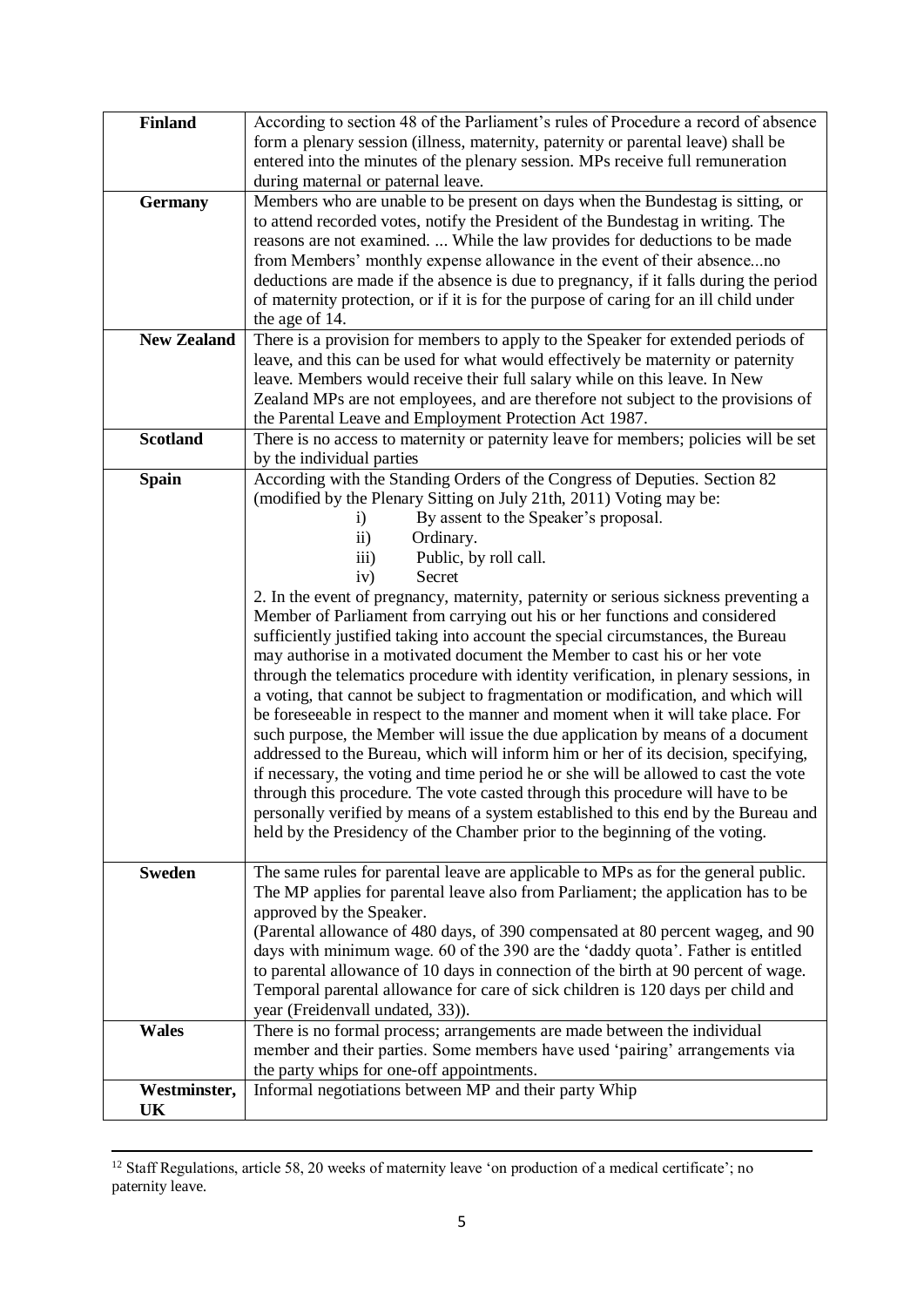*The Good Parliament* takes the view that a reliance on informal arrangements between individual MPs and their party whips is unsatisfactory and that a House statement be devised:

 Recommendation 12: Produce a 'House Statement' on maternity, paternity, parental, adoption and caring leave. All parties represented in the Commons would be expected to sign up to this.

This recommendation is underpinned by the contention that to become a truly inclusive institution the House of Commons must accommodate and facilitate both the pregnant woman Member, coparenting, and caring MP. It also acknowledges the 'motherhood gap' in the UK Parliament. Some 45 percent of women MPs compared with 28 percent of male MPs do not have children (Campbell and Childs 2014).

## **•** INFANT **FEEDING**

As part of its consideration of maternity provision, thought should be given to whether Members of the UK Parliament be allowed to feed their babies in Committees and in the Chamber – or as one senior Clerk put it, the presence of infants in Committees and the Chamber. Globally, breastfeeding in Parliaments appears to be on the rise.<sup>13</sup> In February 2016 the Australian House amended its Standing Orders to allow breast and bottle feeding.<sup>14</sup> The Department of the House of Representatives currently holds Breastfeeding Friendly workplace accreditation from the Australian Breastfeeding Association Breast and Bottle feeding is also permitted in the Chamber and Committees of the European Parliament. Elsewhere, it is frequently neither formally ruled in nor ruled out. This is the case in Canada, Denmark, Finland and New Zealand; in Germany despite formal procedure ruling it out (the presence of children in the plenary chamber), Members have in practice periodically taken their children in, although there is no precedent for infant feeding within the chamber. Once again, parliamentary practice regarding breastfeeding likely reflects the historic under-representation of women, and especially mothers of young children, in parliaments.

#### **CHILDCARE PROVISION**

**.** 

| <b>Parliament</b> | <b>Childcare Provision</b> | <b>Hours</b>               | Age                         |
|-------------------|----------------------------|----------------------------|-----------------------------|
| <b>Australia</b>  | On site                    | 7.30-9pm on parliamentary  | 6 weeks to 3 years.         |
|                   | 30 places to families who  | sitting days; 8-6 on other |                             |
|                   | work in Parliament         | days                       |                             |
| Canada            | On-site                    | 7:45 a.m. to $6:00$ p.m.   | 18 months to $2\frac{1}{2}$ |
|                   | For Members and their      | Sittings convene on        | years of age and pre-       |
|                   | employees                  | Mondays at 11:00 a.m., on  | schoolers from 2½ to        |

#### **Table 4 Childcare Provision in and by Parliaments**

[http://www.nationalpost.com/m/wp/blog.html?b=news.nationalpost.com//news/canada/canadian-](http://www.nationalpost.com/m/wp/blog.html?b=news.nationalpost.com//news/canada/canadian-politics/breastfeeding-mps-cause-a-stir-in-parliaments-around-the-world-but-with-more-women-running-than-ever-in-canada-it-should-be-the-new-norm)

<sup>13</sup> <http://www.publications.parliament.uk/pa/cm201516/cmhansrd/cm151110/halltext/151110h0001.htm> In January 2016 a Spanish MP breastfed her baby,<http://www.bbc.co.uk/news/world-europe-35303171> <sup>14</sup> This change was effected by amending SO 257 to provide that 'a visitor does not include an infant being cared for by a Member'. The change implemented a House Standing Committee on Procedure Recommendation, presented in December 2015. Personal correspondence. [http://www.abc.net.au/news/2016-02-](http://www.abc.net.au/news/2016-02-02/breastfeeding-politicians-allowed-to-bring-children-into-chamber/7133324) [02/breastfeeding-politicians-allowed-to-bring-children-into-chamber/7133324;](http://www.abc.net.au/news/2016-02-02/breastfeeding-politicians-allowed-to-bring-children-into-chamber/7133324)

[politics/breastfeeding-mps-cause-a-stir-in-parliaments-around-the-world-but-with-more-women-running-than](http://www.nationalpost.com/m/wp/blog.html?b=news.nationalpost.com//news/canada/canadian-politics/breastfeeding-mps-cause-a-stir-in-parliaments-around-the-world-but-with-more-women-running-than-ever-in-canada-it-should-be-the-new-norm)[ever-in-canada-it-should-be-the-new-norm.](http://www.nationalpost.com/m/wp/blog.html?b=news.nationalpost.com//news/canada/canadian-politics/breastfeeding-mps-cause-a-stir-in-parliaments-around-the-world-but-with-more-women-running-than-ever-in-canada-it-should-be-the-new-norm) This report cites case in Argentina and a Canadian MP carrying a baby in the chamber. Australian Parliament – Breastfeeding MPs can now be accompanied by their spouse or nanny on all official interstate travel. [http://www.theaustralian.com.au/national-affairs/parliament-moves-to](http://www.theaustralian.com.au/national-affairs/parliament-moves-to-become-more-mumfriendly-as-breastfeeding-mps-win-more-travel-flexibility/news-story/d8b031bb33d36d262660949325b128f9)[become-more-mumfriendly-as-breastfeeding-mps-win-more-travel-flexibility/news](http://www.theaustralian.com.au/national-affairs/parliament-moves-to-become-more-mumfriendly-as-breastfeeding-mps-win-more-travel-flexibility/news-story/d8b031bb33d36d262660949325b128f9)[story/d8b031bb33d36d262660949325b128f9](http://www.theaustralian.com.au/national-affairs/parliament-moves-to-become-more-mumfriendly-as-breastfeeding-mps-win-more-travel-flexibility/news-story/d8b031bb33d36d262660949325b128f9)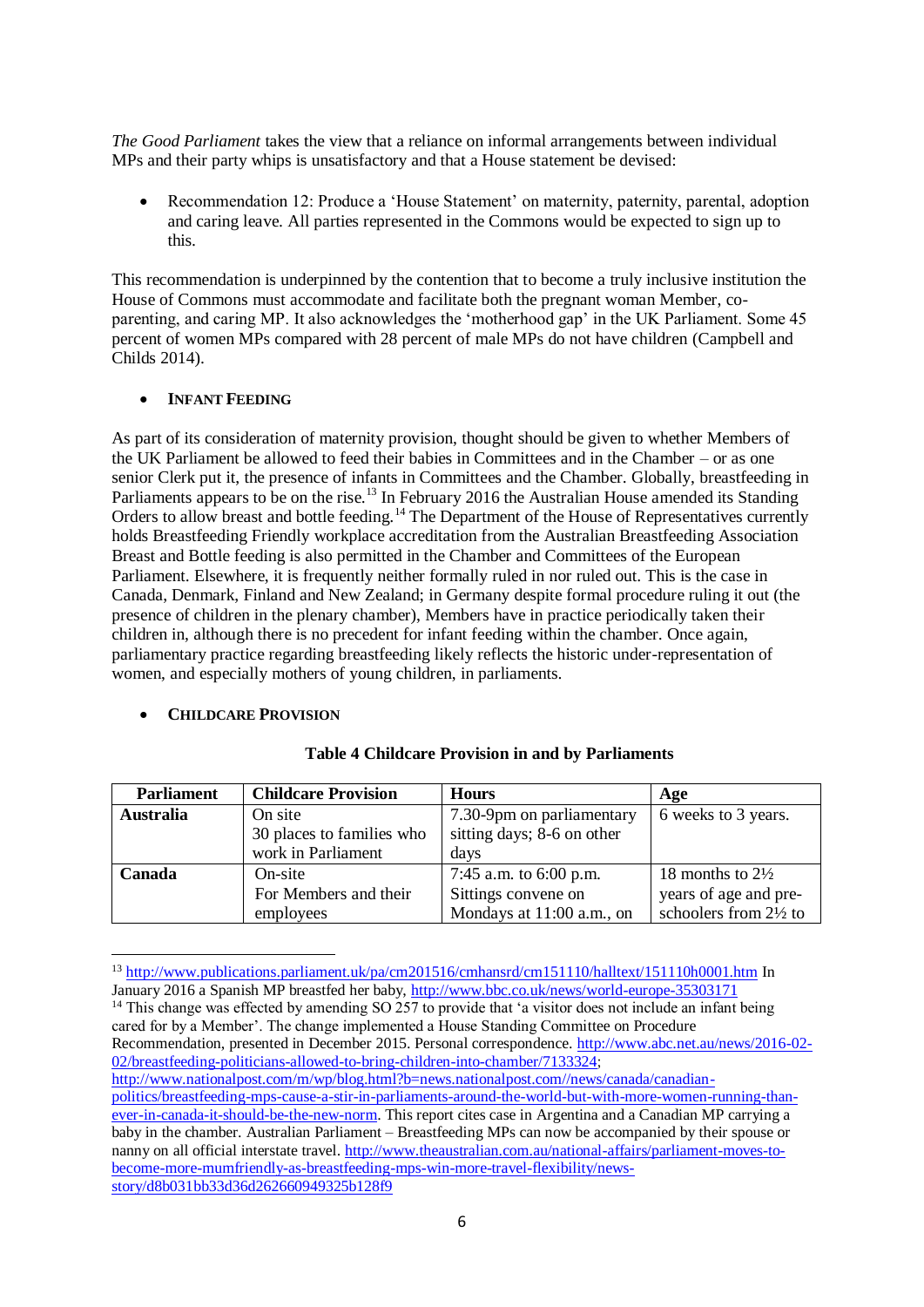|                    | Parliamentarians'                                      | Tuesdays, Thursdays and                          | 5 years of age.          |
|--------------------|--------------------------------------------------------|--------------------------------------------------|--------------------------|
|                    | children given priority                                | Fridays at 10:00 a.m., and                       |                          |
|                    | Full-time basis only and                               | on Wednesdays at 2:00                            |                          |
|                    | charges a monthly fee.                                 | p.m. The Chamber usually                         |                          |
|                    |                                                        | adjourns by 7:00 p.m.,                           |                          |
|                    | Short-term (hourly rate),                              | except on Friday when it                         | 3 months to 12 years     |
|                    | on call child care services                            | rises at 2:30 p.m.                               |                          |
|                    | for Members; can be                                    |                                                  |                          |
|                    | provided in Members'                                   |                                                  |                          |
|                    | offices, in their residence                            |                                                  |                          |
|                    | or at other premises they                              |                                                  |                          |
| <b>Denmark</b>     | occupy<br>No, day care is generally                    |                                                  |                          |
|                    | run by the municipalities                              |                                                  |                          |
| <b>European</b>    | Crèche (Brussels), $15$                                | Reflect sitting hours                            | 3 months until the 31    |
|                    | children of Members,                                   |                                                  | Aug in the year which    |
|                    | officials other accredited                             |                                                  | they reach the age of    |
|                    | workers                                                |                                                  | $\overline{\mathcal{A}}$ |
| <b>Finland</b>     |                                                        |                                                  |                          |
| <b>Germany</b>     | In the immediate vicinity                              | Do not reflect the sitting                       |                          |
|                    | of the Bundestag open to                               | hours, but they go beyond                        |                          |
|                    | Members' children. 'Drop                               | those offered by many                            |                          |
|                    | in' childcare is not offered                           | other childcare facilities.                      |                          |
|                    | by the nursery.                                        |                                                  |                          |
| <b>New Zealand</b> | Privately-run crèches are                              | Do not reflect sitting hours.                    |                          |
|                    | in close proximity                                     | One particularly used by                         |                          |
|                    |                                                        | Parliamentary staff is only                      |                          |
|                    |                                                        | open for business hours                          |                          |
|                    |                                                        | $(8am - 5.45 pm$ Monday to                       |                          |
|                    |                                                        | Friday)                                          |                          |
| <b>Spain</b>       | On-site nursery                                        | 8:00 a.m. to 9:00 p.m.                           | 0 to 3 years             |
|                    | Open to MPs, House staff                               | On sitting days, nursery                         |                          |
|                    | and staff of the                                       | remains open until plenary                       |                          |
|                    | parliamentary groups                                   | sitting is over                                  |                          |
|                    |                                                        |                                                  |                          |
| <b>Scotland</b>    | Crèche - members use                                   | The hours reflect sitting                        |                          |
|                    | when they are required to                              | Hours                                            |                          |
|                    | vote                                                   |                                                  |                          |
| <b>Sweden</b>      | There is a nursery to                                  | The hours reflect sitting                        |                          |
|                    | supplement MPs regular                                 | hours.                                           |                          |
|                    | childcare provided in the                              |                                                  |                          |
|                    | constituencies.                                        |                                                  |                          |
| <b>Wales</b>       | Off-site crèche in close                               | The hours reflect sitting                        |                          |
|                    | proximity                                              | hours                                            |                          |
|                    |                                                        |                                                  |                          |
| Westminster,<br>UK | On site, nursery for f/t<br>care of up to 40 children; | Do not reflect sitting hours.<br>Hours are 8-6pm | Up to the age of 5       |
|                    | open to Members, their                                 |                                                  |                          |
|                    | staff, House staff, lobby                              |                                                  |                          |
|                    | journalists and Whitehall                              |                                                  |                          |
|                    | civil servants                                         |                                                  |                          |
|                    |                                                        |                                                  |                          |

<sup>&</sup>lt;sup>15</sup> Other locations not noted for reasons of parsimony.

**.**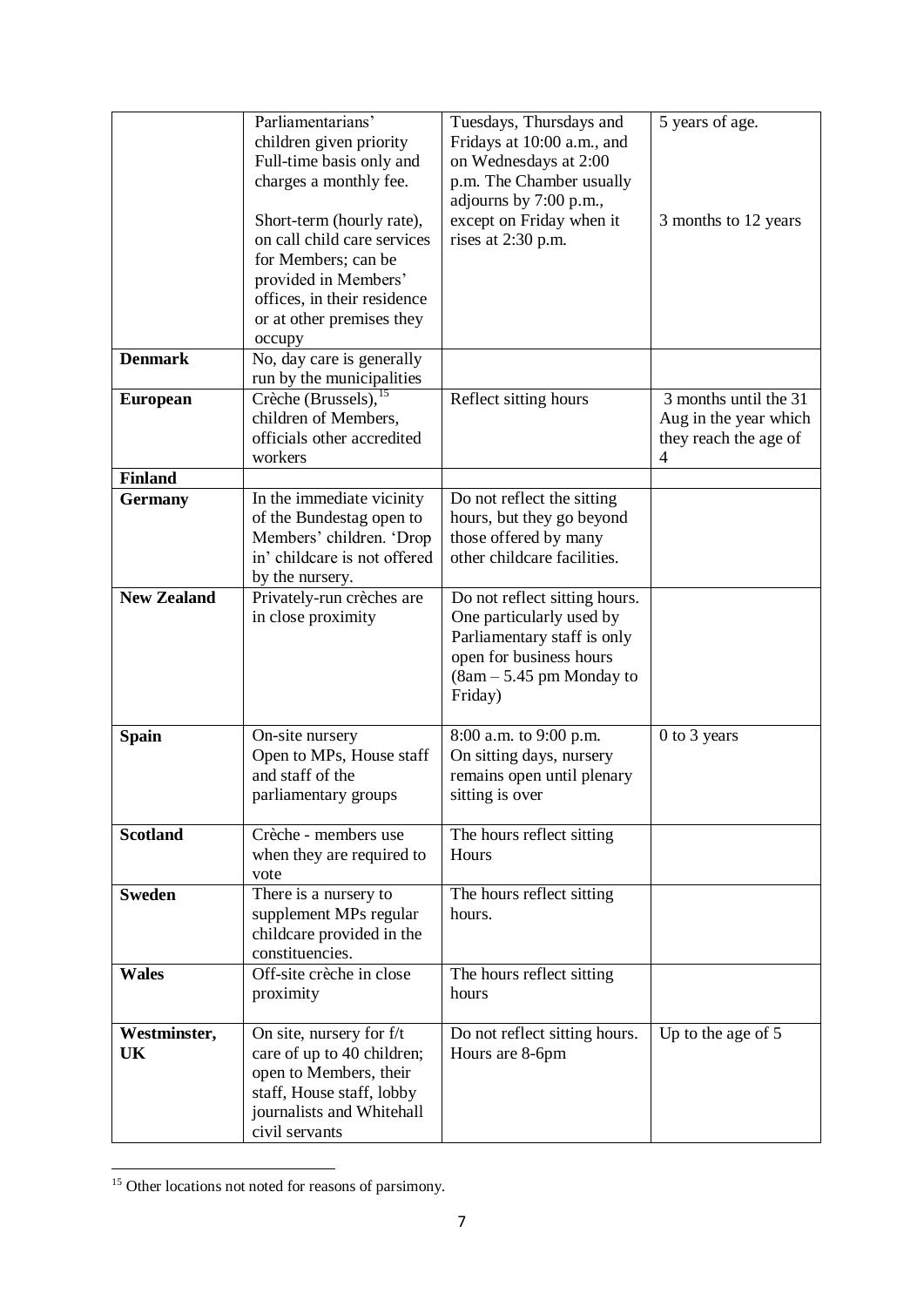| eche<br>DТ<br>ш<br>u vi<br>ັ |
|------------------------------|
|------------------------------|

The survey sought to identify what, if any, childcare provision was made for Members and for visitors to the House. Terms are sometimes used in different Parliaments to refer to different kinds of provision. One can distinguish between full-time, permanent childcare (in the UK, the term used would be a nursery) and ad hoc short-term childcare (the term crèche would be used in the UK). The UK Parliament established a Nursery in 2010. This was an important symbolic and substantive reform to the Palace of Westminster. In *The Good Parliament*, Recommendation 13 calls for a review of the provision of a crèche facility on the Parliamentary Estate (in addition to the nursery), primarily for the use of visitors but also for Members on an ad hoc basis.

# **TOILETS**

In the UK the question of toilet provision is a longstanding concern for some women MPs who historically have considered that there has been under-provision. Indeed, in a Point of Order, in autumn 2015, one woman MP queried the apparent planned provision of transgender toilets over and above adequate provision for women; the media commentary linked to *The Good Parliament* Report fixated on this issue (along with breast feeding). Across the surveyed Parliaments, there is an indication that equal provision of toilets for men and women is the dominant position, but it is also the case that cultural norms play out here. Two Parliaments - Denmark and the European - do not provide toilets solely for the use of Members. This is true for the Westminster Parliament in Portcullis House where many Members have offices but this is not the case near the Chamber, where there are 'Members only' toilets. In Sweden the question of sex-specific toilets was met by a sitting Swedish male MP with much incredulity at the GB-IPU conference held at Westminster; there are 'just toilets' in the Swedish Parliament. In contrast, Denmark makes provision for some women-only toilets even though most are unisex. Given the 'hot' political debate over trans-rights playing out, the shared use of disabled toilets is notable – these are uniformly for all disabled people without distinction to sex or gender identity. The simple recommendation in *The Good Parliament* (Recommendation 39) is for 'sufficient toilet capacity across the Parliamentary Estate' in preparation for a future sex/gender parity and diverse Parliament (MPs, staff and visitors).

| <b>Parliament</b>  | Ratio men's women's toilets in close                                                                                            | <b>Uni-sex/Gender Neutral Toilets</b>                                                                                                                                             |
|--------------------|---------------------------------------------------------------------------------------------------------------------------------|-----------------------------------------------------------------------------------------------------------------------------------------------------------------------------------|
|                    | proximity to the Chamber                                                                                                        |                                                                                                                                                                                   |
| <b>Australia</b>   | 50:50                                                                                                                           | Some disabled toilets                                                                                                                                                             |
| Canada             | 50:50, follows National Building Code                                                                                           | Some unisex handicap accessible toilets                                                                                                                                           |
| <b>Denmark</b>     | No exclusively MP toilet provision                                                                                              | Most toilets are unisex or have unisex<br>anterooms with hand-washing facilities<br>but gender-specific stalls; in a few cases,<br>combination of unisex and women-only<br>stalls |
| <b>European</b>    | 50:50 provision, but no exclusively MP<br>toilet provision                                                                      | Disabled unisex toilets                                                                                                                                                           |
| <b>Finland</b>     | Equal no.s of women and men's toilet<br>'complexes'; equal numbers of toilet<br>bowls; men's toilets have additional<br>urinals | Disabled unisex toilet in the visitors<br>centre                                                                                                                                  |
| <b>Germany</b>     | 16 women; 12 men plus 12 urinals; 2<br>accessible                                                                               |                                                                                                                                                                                   |
| <b>New Zealand</b> | 50:50                                                                                                                           |                                                                                                                                                                                   |
| <b>Spain</b>       | 10 men, 9 women, 1 disabled                                                                                                     |                                                                                                                                                                                   |
| Scotland           | 50:50                                                                                                                           |                                                                                                                                                                                   |

# **Table 5 Parliamentary Toilet Provision**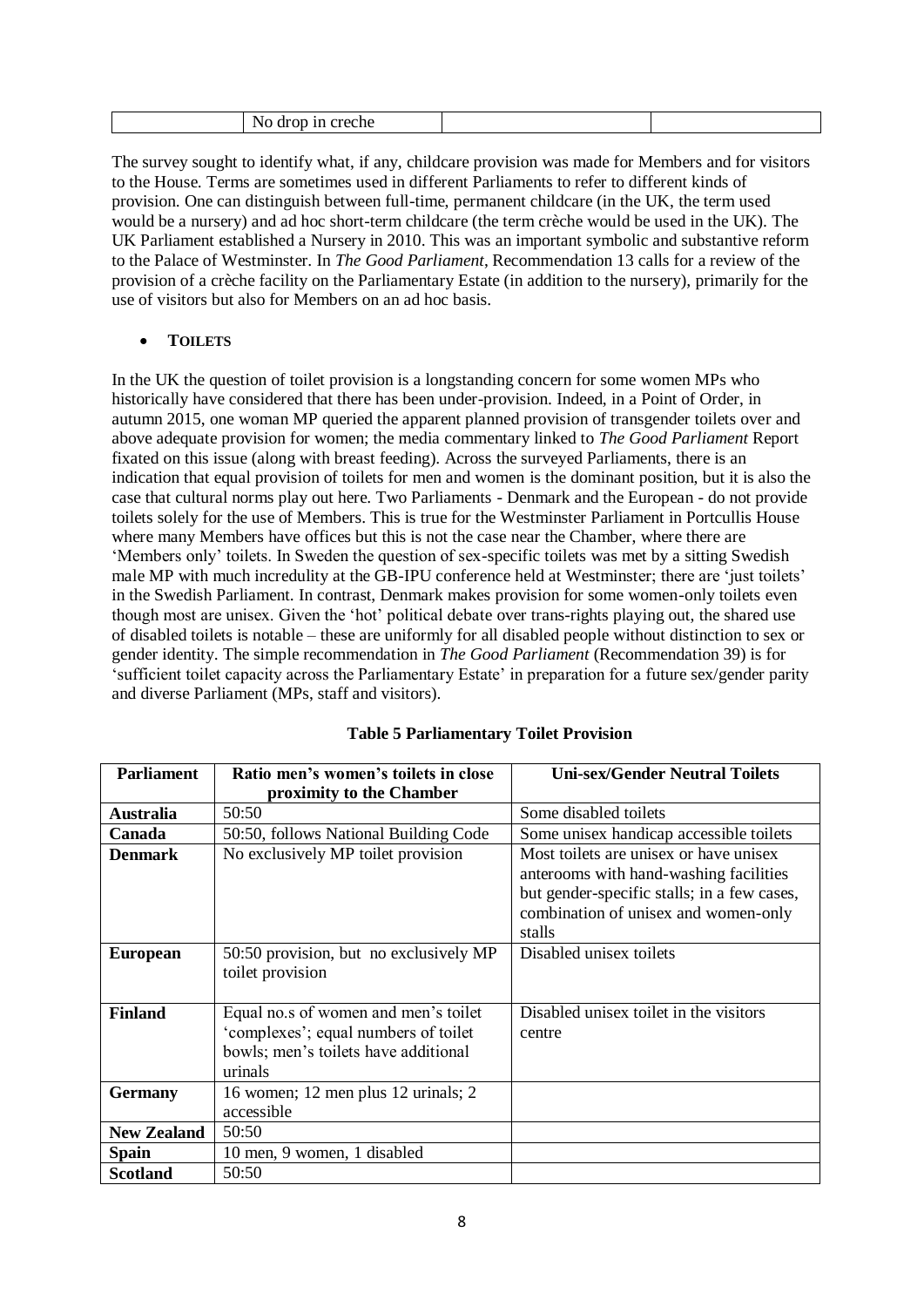| <b>Sweden</b> | n/a                                   | All gender neutral                       |
|---------------|---------------------------------------|------------------------------------------|
| <b>Wales</b>  | 50:50 across the parliamentary estate | Since late summer 2016, gender neutral   |
|               |                                       | toilet and shower facilities operational |
|               |                                       | across the estate                        |
| Westminster,  | Perception by women MPs of under-     | Disabled toilets are gender-neutral      |
| UK            | provision for women                   |                                          |

## **WOMEN'S ONLY SPACES**

Regarding the provision of specific 'women only spaces' within a Parliament, it seems the UK is one of two outliers, along with Finland. Westminster provides for a number of 'Lady Members Rooms', as Table 6 below shows. *The Good Parliament* recommends the retention of these (Recommendation 38), at least as long as the Parliament sits such late hours and whilst the membership of the House is so skewed in men's favour. Provision of family, and or nursing rooms is more widespread but remains limited to only four Parliaments (Australia, Canada, Wales, and the UK). The provision of *separate*  nursing rooms is found in just three Parliaments - Australia, European, and Finland.

| <b>Parliament</b>  | <b>Women Members' room</b>  | <b>Family/Nursing Rooms</b>                     |
|--------------------|-----------------------------|-------------------------------------------------|
| <b>Australia</b>   |                             | Family Room in the House of Representatives     |
|                    |                             | Wing & Nursing Mothers' room (members and       |
|                    |                             | staff, HofR wing);                              |
|                    |                             | Members can also use the nursing mothers        |
|                    |                             | room in the Early childhood centre in           |
|                    |                             | <b>Parliament House</b>                         |
| Canada             |                             | Family Room near the Chamber, with facilities   |
|                    |                             | for nursing babies                              |
| <b>Denmark</b>     | no                          |                                                 |
| <b>European</b>    |                             | Breastfeeding rooms inside the medical service  |
|                    |                             | premises, for staff and members                 |
| <b>Finland</b>     | Women Members room          | In B wing there is a toilet with separate space |
|                    |                             | meant for breastfeeding and childcare           |
| <b>Germany</b>     | no                          | no                                              |
| <b>New Zealand</b> | Dedicated family room for   | Dedicated family room in which staff can        |
|                    | women MPs and women staff   | breastfeed or feed their children; plus health  |
|                    |                             | rooms were women MPs and staff can              |
|                    |                             | breastfeed.                                     |
| <b>Spain</b>       | no                          | no                                              |
| <b>Scotland</b>    | no                          | no                                              |
| <b>Sweden</b>      | <b>Exhibition Room</b> 'The | There is a private room for both men and        |
|                    | Women's Room' which         | women that can be used for nursing and          |
|                    | contains pictures of women  | relaxing                                        |
|                    | including the first female  |                                                 |
|                    | Speaker and works of art by |                                                 |
|                    | female artists              |                                                 |
| <b>Wales</b>       | no                          | Parent and Family Room                          |
| Westminster,       | Lady Members' Rooms (and    | Family Room; only the Lady Members' room        |
| UK                 | male Members room)          | contain some nursing furniture                  |

|  | Table 6 Specific facilities for women MPs, such as designated 'women member rooms' |  |  |  |
|--|------------------------------------------------------------------------------------|--|--|--|
|  |                                                                                    |  |  |  |

# **MPS' JOB SHARE**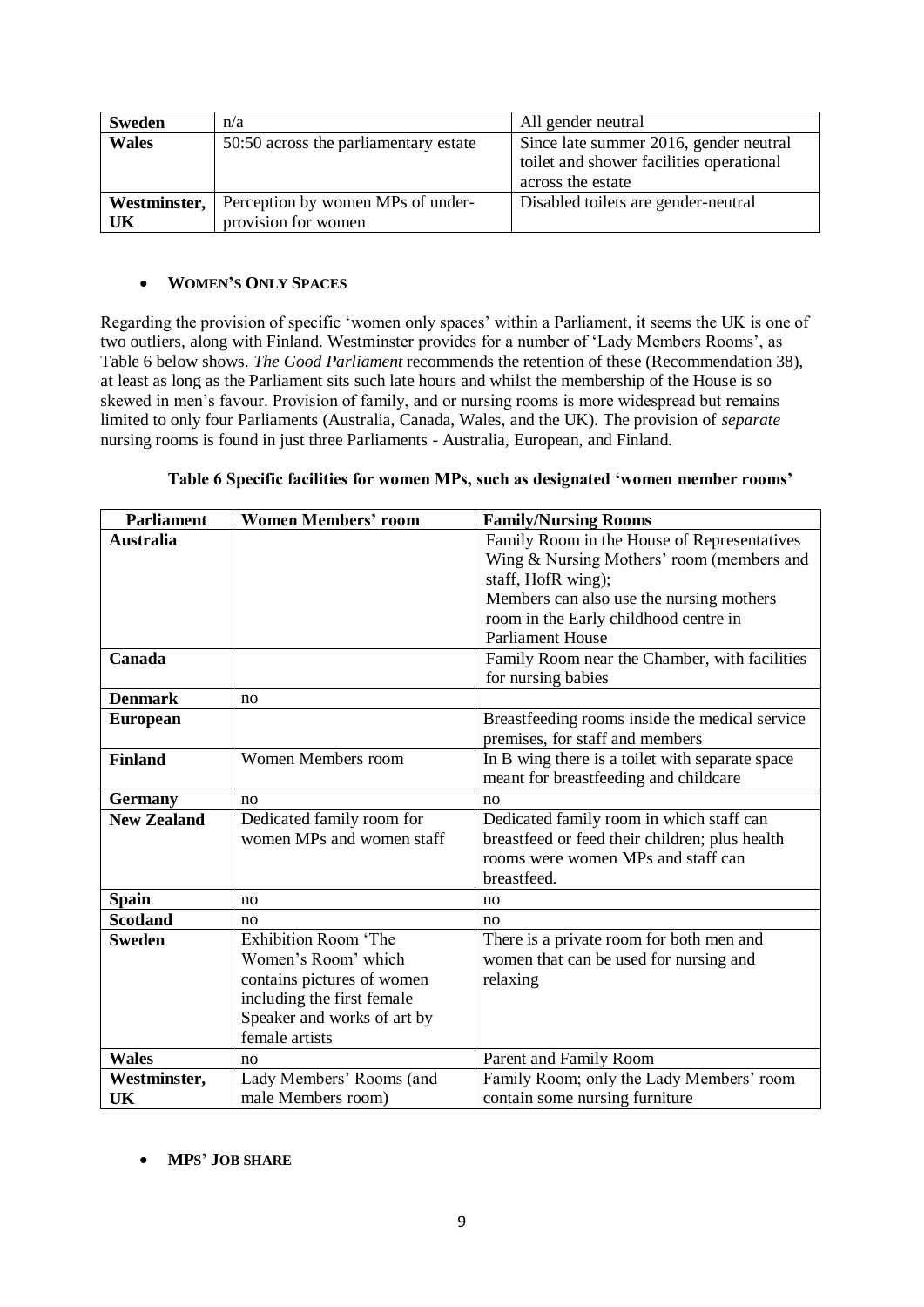There were no instances of job-share for elected members in any of the Parliaments. In Germany Federal Law does not provide for a mandate to be divided and it would be unconstitutional; similarly there is no provision for MP job-share under New Zealand Law; and the Government of Wales Act states that an individual is elected to office – the same position as the UK Parliament.<sup>16</sup> The use of substitutes is a feature of two parliaments, Denmark and Sweden, although there is some limited substitution in Finland. In Denmark and Sweden the substitute would be the next person on the party list in the same constituency as the Member on leave. Finland, whilst considering the rights of MPs to be personal and not temporarily replaceable, permits alternate members for Committees. Both New Zealand and Australia make use of proxy voting (See appendix 3).

**WOMEN'S AND GENDER EQUALITY INSTITUTIONS AND PROGRAMMES OF ACTION** 

| <b>Parliament</b> | <b>Women's/Equalities</b>     | <b>Women's/Equalities</b> | Other                     | <b>Equality Plan</b> <sup>18</sup> |  |
|-------------------|-------------------------------|---------------------------|---------------------------|------------------------------------|--|
|                   | <b>Caucus</b>                 | Legislative               | <b>Women's/Equalities</b> |                                    |  |
|                   |                               | <b>Committee</b>          | Group <sup>17</sup>       |                                    |  |
| <b>Australia</b>  | No officially                 | Parliamentary Joint       | Parliamentary             | N <sub>o</sub>                     |  |
|                   | recognised                    | Committee on              | Friendship Groups         |                                    |  |
|                   |                               | <b>Human Rights</b>       | e.g. Women and            |                                    |  |
|                   |                               | <i>(addresses)</i>        | Work and Women in         |                                    |  |
|                   |                               | CEDAW); periodic          | Science, Maths and        |                                    |  |
|                   |                               | standing committees       | Engineering               |                                    |  |
|                   |                               | conduct inquries into     |                           |                                    |  |
|                   |                               | women's/equality          |                           |                                    |  |
|                   |                               | issues                    |                           |                                    |  |
| Canada            | Informal all-party            | <b>Standing Committee</b> | Political party           | N <sub>o</sub>                     |  |
|                   | women's caucus                | on the Status of          | caucuses; IPU and         |                                    |  |
|                   |                               | Women                     | <b>CPA</b>                |                                    |  |
|                   |                               | <b>Special Committee</b>  |                           |                                    |  |
|                   |                               | on Pay Equity (est        |                           |                                    |  |
|                   |                               | 2016)                     |                           |                                    |  |
| <b>Denmark</b>    | $\overline{\mathrm{No}^{19}}$ | Gender Equality           | N <sub>o</sub>            | No (as relates to                  |  |
|                   |                               | Committee (standing       |                           | MPs)                               |  |
|                   |                               | Committee                 |                           |                                    |  |
| <b>European</b>   | High Level Group on           | Committee on              | LGBTI inter-group         | High Level Group                   |  |
|                   | Gender Equality and           | Women's rights and        | (unofficial bodies        | on Gender                          |  |
|                   | Diversity est 2004,           | gender Equality           | bringing together         | Equality and                       |  |
|                   | chaired by one of             | (FEMM Committee)          | MEPs from different       | Diversity Action                   |  |
|                   | Parliament's Vice-            |                           | political groups)         | Plan adopted                       |  |
|                   | Presidents.                   |                           |                           | April 2015-19                      |  |
|                   | Membership                    |                           |                           |                                    |  |
|                   | includes 2 additional         |                           |                           |                                    |  |
|                   | VP, a Quaestor                |                           |                           |                                    |  |
|                   | (Official), Chair of          |                           |                           |                                    |  |
|                   | FEMM, Chair of                |                           |                           |                                    |  |
|                   | Conference of                 |                           |                           |                                    |  |

#### **Table 7 Equality and Women's Committees, Caucuses and Plans**

1

<sup>&</sup>lt;sup>16</sup> A stand alone pamphlet examining MPs' job-share in the UK will be published in autumn 2016.

<sup>&</sup>lt;sup>17</sup> This does not include reference to extra-parliamentary groups, links, or activities.

<sup>&</sup>lt;sup>18</sup> This is a Parliament Equality plan and is distinct from any Government plan/gender mainstreaming effort across Government.

 $19$  Formal parliamentary caucuses (as distinct from party groups and standing committees) are not really a feature of the Danish parliamentary system.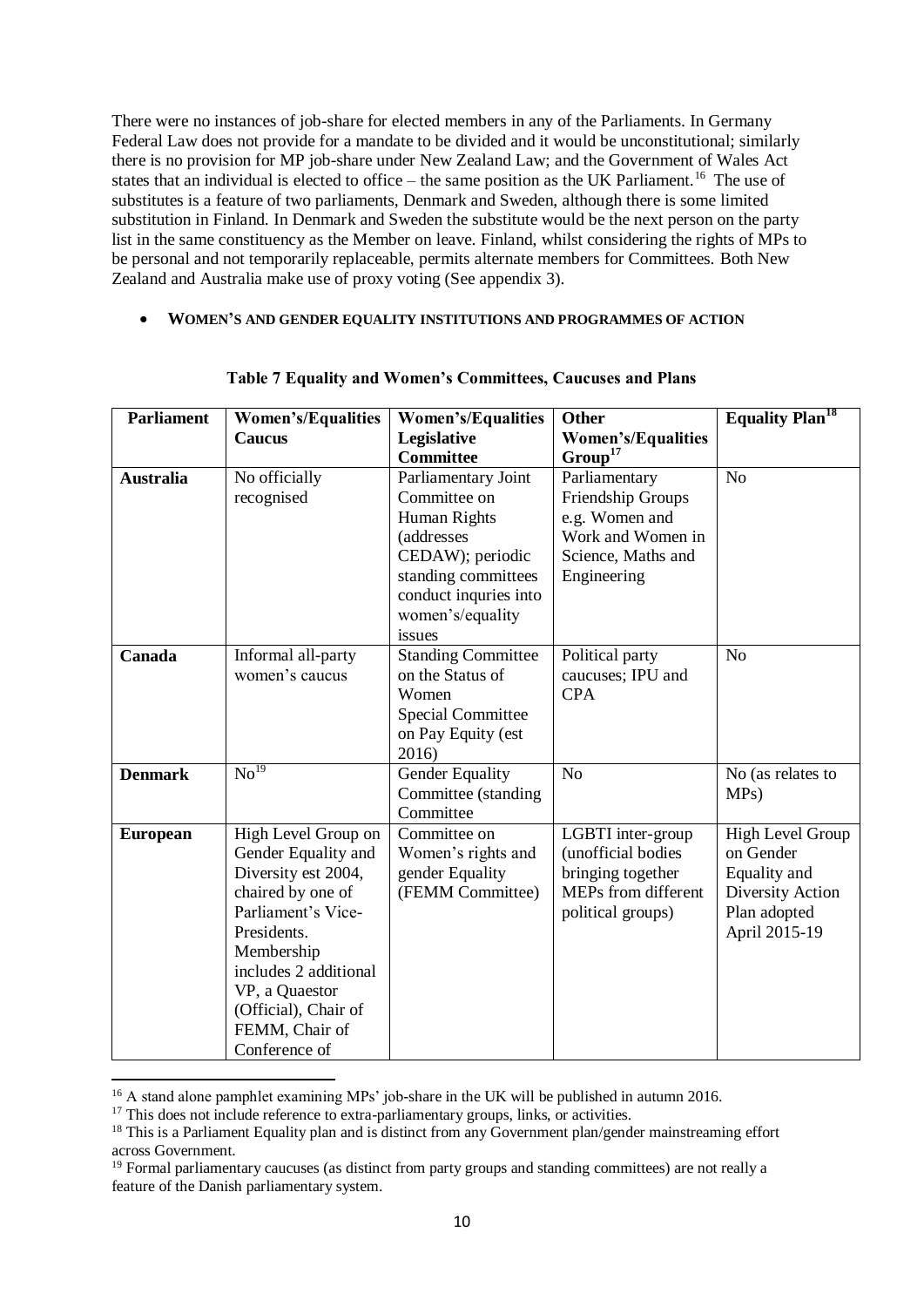|                    | Delegation Chairs.<br>Main Goals: to  |                                       |                                         |                                   |
|--------------------|---------------------------------------|---------------------------------------|-----------------------------------------|-----------------------------------|
|                    | promote and                           |                                       |                                         |                                   |
|                    | implement gender<br>mainstreaming     |                                       |                                         |                                   |
|                    | within Parliament's                   |                                       |                                         |                                   |
|                    | activities, structures                |                                       |                                         |                                   |
|                    | and bodies.                           |                                       |                                         |                                   |
| <b>Finland</b>     | Network of Finnish                    | Employment and                        |                                         | Gender Equality                   |
|                    | women MPs est<br>1991, coordinated by | <b>Equality Committee</b>             |                                         | and non<br>Discrimination         |
|                    | the Employment and                    |                                       |                                         | plan of the                       |
|                    | <b>Equality Committee</b>             |                                       |                                         | Parliamentary                     |
|                    |                                       |                                       |                                         | office                            |
| <b>Germany</b>     | no                                    | Committee on                          | Women's policy and                      | <b>Parliament</b> falls           |
|                    |                                       | Family Affairs,<br>Senior Citizens,   | gender equality<br>assigned to one of   | outside the<br>'Federal Act on    |
|                    |                                       | Women and Youth                       | the parliamentary                       | Gender Equality'                  |
|                    |                                       | (counterpart to Fed                   | gorups' thematic                        |                                   |
|                    |                                       | Ministry for Family                   | working groups or                       |                                   |
|                    |                                       | Affairs, Senior<br>Citizens, Women    | address it as a cross-                  |                                   |
|                    |                                       | and Youth).                           | cutting issue                           |                                   |
| <b>New Zealand</b> | Cross-parliamentary                   | Government                            |                                         | N <sub>o</sub>                    |
|                    | women's caucus                        | Administration                        |                                         |                                   |
|                    | under the asupcies of                 | Committee has                         |                                         |                                   |
|                    | the Commonwealth<br>Women             | responsibility for<br>Women's Affairs |                                         |                                   |
|                    | Parliamentarians                      |                                       |                                         |                                   |
|                    | (CWP)                                 |                                       |                                         |                                   |
| <b>Spain</b>       |                                       | Permanent                             |                                         | no                                |
|                    |                                       | Legislative<br>Commission of          |                                         |                                   |
|                    |                                       | Equality                              |                                         |                                   |
| <b>Scotland</b>    |                                       | <b>Equal Opportunities</b>            |                                         |                                   |
|                    |                                       | Committee                             |                                         |                                   |
| <b>Sweden</b>      | Speaker's Working<br>Group For Gender | Committee on<br>Labour                | N <sub>o</sub>                          | Action<br>Programme for           |
|                    | <b>Equality Issues est</b>            |                                       |                                         | each period since                 |
|                    | 1995; renamed                         |                                       |                                         | 2006                              |
|                    | Reference Group for                   |                                       |                                         |                                   |
|                    | Gender Equality<br>2006               |                                       |                                         |                                   |
| <b>Wales</b>       | Women in                              | Equality, Local                       |                                         |                                   |
|                    | <b>Democracy Caucus</b>               | Government and                        |                                         |                                   |
|                    | est 2014                              | Communities                           |                                         |                                   |
|                    |                                       | Committee                             |                                         |                                   |
| Westminster,<br>UK | Common's<br>Reference Group on        | Women and<br>Equalities               | Women in<br><b>Parliament All-Party</b> | Expectation that<br>the Reference |
|                    | Representation and                    | Committee                             | Parliamentary                           | Group will draw                   |
|                    | Inclusion established                 | established in 2015;                  | Group; party                            | up a programme                    |
|                    | by Mr Speaker                         | non-permanent                         | women's groups:                         | of action, winter                 |
|                    | autumn 2016.                          | Departmental Select<br>Committee      | Parliamentary                           | 2016.                             |
|                    |                                       |                                       | <b>Labour Party</b>                     |                                   |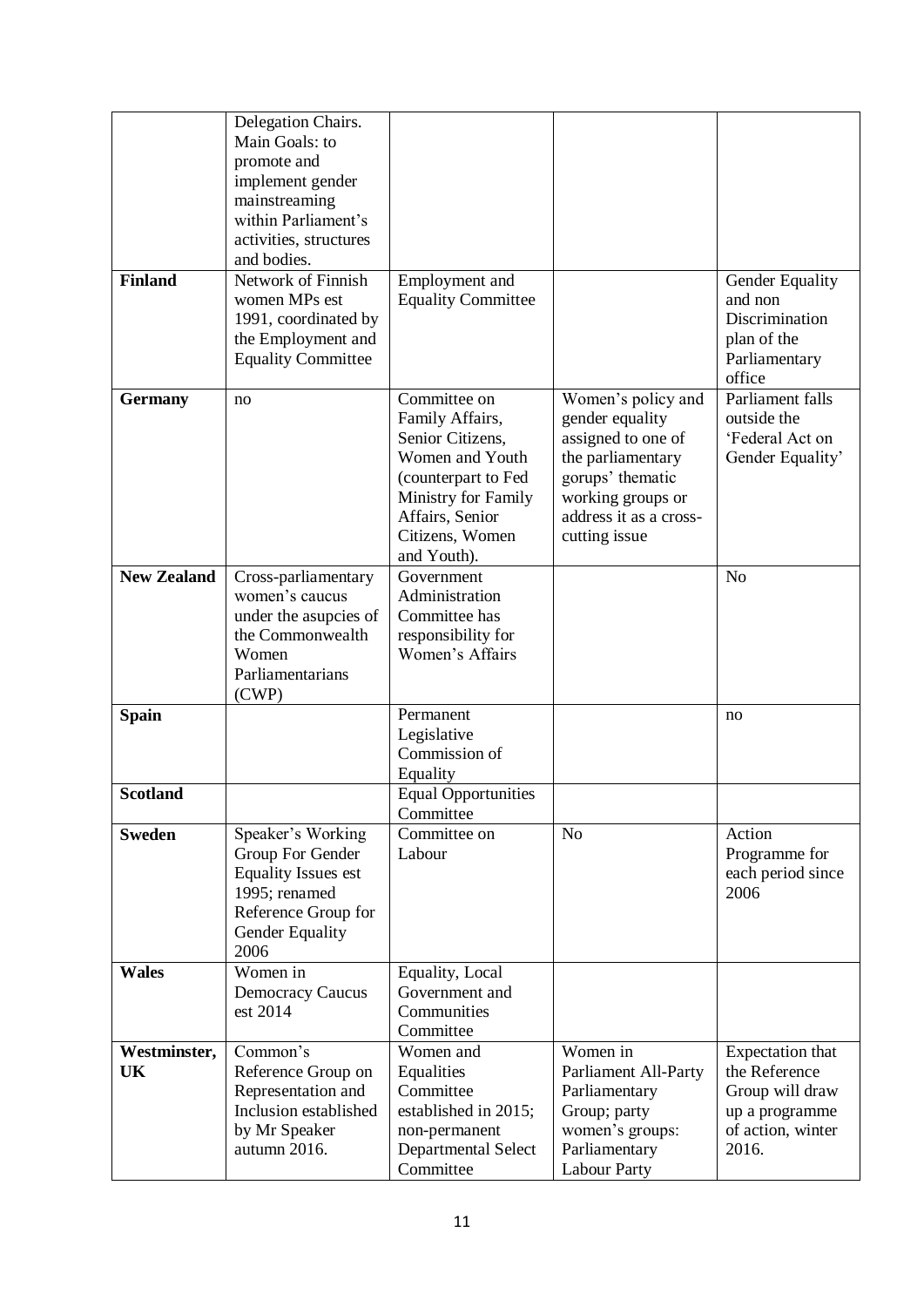|  | Women's       |  |
|--|---------------|--|
|  | Committee;    |  |
|  | Conservative  |  |
|  | Women's Forum |  |

The presence of women's and or equality committees designed to address either institutional and, or political issues within parliaments varied. The political dimension fares better – all Parliaments either have a women's, equality or a n other committee that has responsibility for these issues. Regarding a women's/equalities legislative committee, the UK's new Women and Equalities Committee set up in 2015 is notably a non-permanent addition to the House of Commons. Consequently, *The Good Parliament* Report made the following Recommendation:

• Recommendation 25: Put before the House a motion to establish the Women and Equalities Committee as a permanent select committee of the House, by amending Standing Order No. 152

The institutional dimension fare less well. Formal women's caucuses are rare – Canada and Finland and, arguably, New Zealand; less formal and, or inter-party groupings are evident again in only a minority of the Parliaments: Australia, Canada, UK, and Wales. Formal groupings designed to address women's under-representation and marginalization and or to address gender inequality within Parliaments are found in Sweden, European the National Assembly for Wales and the UK Parliament. Moreover, the provision of 'programmes of action' or 'equality plans' for the Parliaments (as distinct from any Government programmes relating to women and, or equalities) are only evident in three: European, Finland and Sweden.

As Table 7 above documents, as part of the process preparing *The Good Parliament*, Mr Speaker accepted the argument for the establishment of a new group of MPs – The Commons' Reference Group on Representation and Inclusion. The new Reference Group provides the necessary political and institutional lead to deliver on the recommendations of *The Good Parliament*. Formally chaired by the Speaker, it is comprised of a small number of Members, male and female, from across the House. Its very existence symbolises that the House of Commons – as an institution – takes seriously diversity insensitivities and deficiencies, issues of representation and inclusion, and, indeed, parliamentary effectiveness and standing. Substantively, the Group's remit is to take the lead for delivering, in a systematic and sustained fashion, *The Good Parliament* agenda. It provides political and institutional leadership, and will act to ensure that individual parliamentary actors, as well as the House collectively, fulfil their roles in implementing necessary reforms. The Group will draw up Programme of Action for each parliament, and will report to the Speaker, taking the number of Parliaments with such equality plans to four.

# **DIMENSION 3, PARLIAMENTARY CULTURE**

# **NON-SEXIST LANGUAGE AND BEHAVIOUR (BY AND AMONGST MPS) 20**

**.** 

There was only a single Parliament that explicitly referenced gender equality, sexist behaviour and, or sexist language: the European Parliament. Here behaviour is to '*be based on the values and principles laid down in the basic texts on which the European Union is founded'.* These would include *'*those stated in Article 2 of the Treaty on European Union', namely, '*equality between women and men prevail',* and Article 23 of the Charter of Fundamental Rights of the European Union '*Equality between women and men must be ensured in all areas, including employment, work and pay'*. Elsewhere there is reliance on Standing Orders for the code of conduct, and/or Rules of Procedure

<sup>&</sup>lt;sup>20</sup> This question did not ask directly ask about codes of conduct for behaviour between MPs and their and other Parliamentary staff.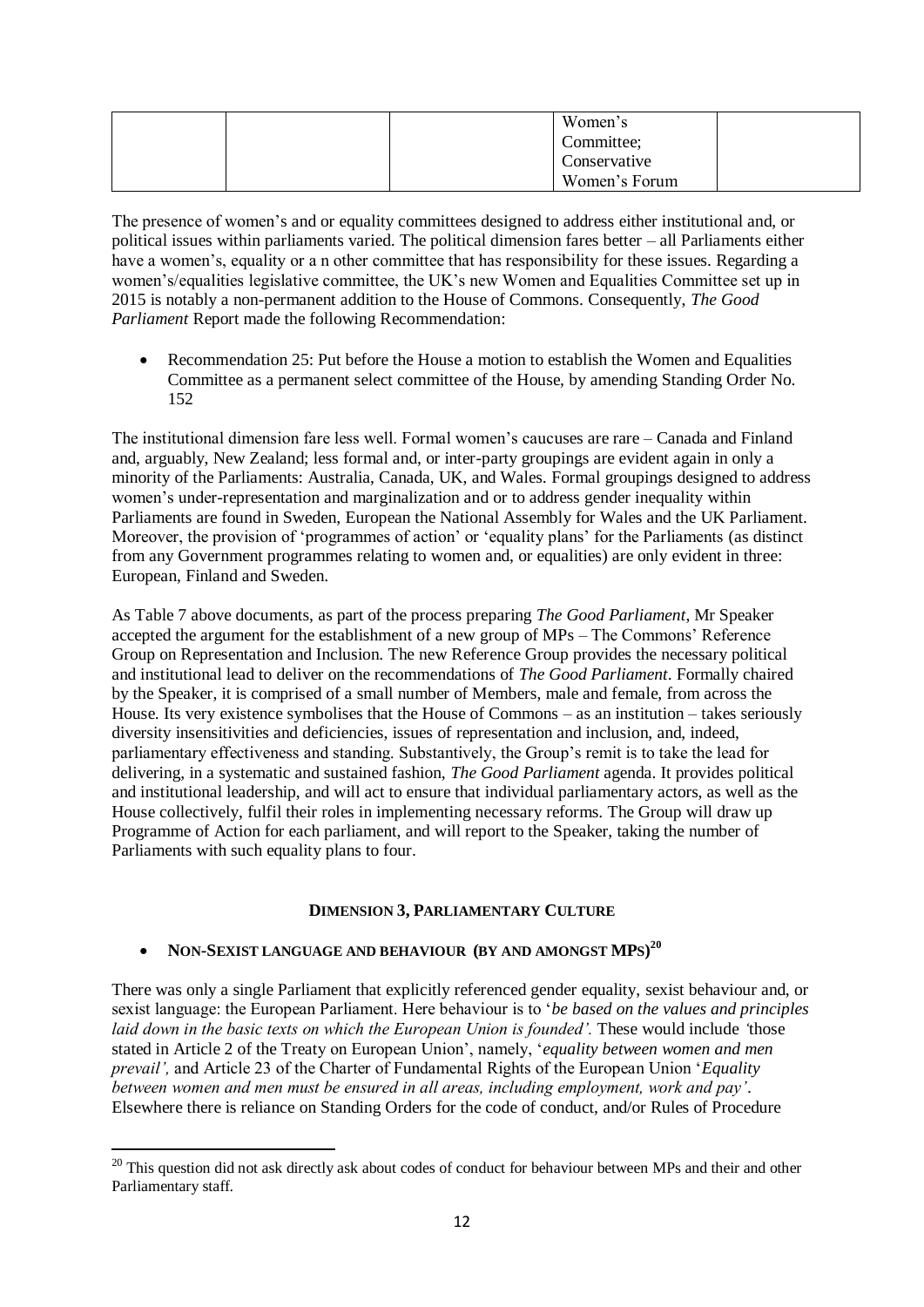(Australia, Germany, New Zealand, $^{21}$  Scotland, Wales, Westminster, UK), or the Constitution (Finland, section  $31.2$ ).<sup>22</sup> The Speaker would also be relied upon to call Members to order for such behaviour (Denmark, Germany, New Zealand, and Westminster, UK).<sup>23</sup>

To address parliamentary culture *The Good Parliament* made the following recommendation:

 Recommendation 1: Secure cross-party support for a concord regarding what constitutes unacceptable and unprofessional behaviour in the Chamber, and more widely in the House; formally restate the House's commitment to the highest standards of Member behaviour at the start of every parliamentary session; and improve sanctions against those who break the rules

# **CONCLUDING THOUGHTS**

## **DIMENSION 1**

 *Parliaments do not provide either data about, or mechanisms to deliver, equality of participation of either women Members or women witnesses in respect of committees.* This suggests an institutional deficiency on behalf of both the political and administrative side. Systematic data gathering, monitoring, and targets for, witness diversity should be easy to implement by Parliaments; ditto, data on MPs' participation in committees and as Chairs; interventions to change the distribution of members in committees and in Chair positions should be at the very minimum become part of discussion amongst party leaderships within Parliaments.

## **DIMENSION 2**

1

- *Most Parliaments make some provision for Members' caring responsibilities, albeit limited provision in most cases*
- Institutional childcare (unless the tradition is for local rather than place of work provision) provision within or in very close proximity to Parliaments is notably widespread. Questions remain however as to whether this meets the needs of users, most notably in terms of the hours of the childcare provision, but also in terms of the age of children provided for. There are also issues regarding childcare provision for visitors to Parliaments.
- Provisions for the pregnant and nursing Member are considerably more limited. This likely reflects the historical legacy of overwhelmingly male institutions. Yet, truly inclusive Parliaments will need to extend their provision. Parliaments should therefore reflect on the (in)adequacies of their maternity, paternity, parental, adoption and care leave – this should not be informal; they should also reconsider if they have ruled out, or consider if they have never decided upon, permitting infant presence (and accordingly feeding) in the Chamber and in Committees. Such permission would ensure that all members can participate at all times in parliamentary activities. This act will also have symbolic benefits beyond Parliament.

<sup>&</sup>lt;sup>21</sup> Sexist language is generally considered to be offensive language under SO 119. Where it occurs it would be appropriate for the Speaker to ask a member to withdraw and apologise. If a Speaker judged a member's conduct in the House to be highly disorderly, the member could be asked to withdraw from the Chamber (SO 89), and grossly disorderly conduct could result in a member being named and suspended (SOs 90-93). It is also possible for grossly disorderly conduct to be held as acontempt of the House (SO 96 and 401-410).

 $^{22}$  A Representative shall conduct himself or herself with dignity and decorum, and not behave offensive to another person.

 $^{23}$  In Finland there is an 'atmosphere' survey undertaken every other year of the whole parliamentary staff. This does not include members.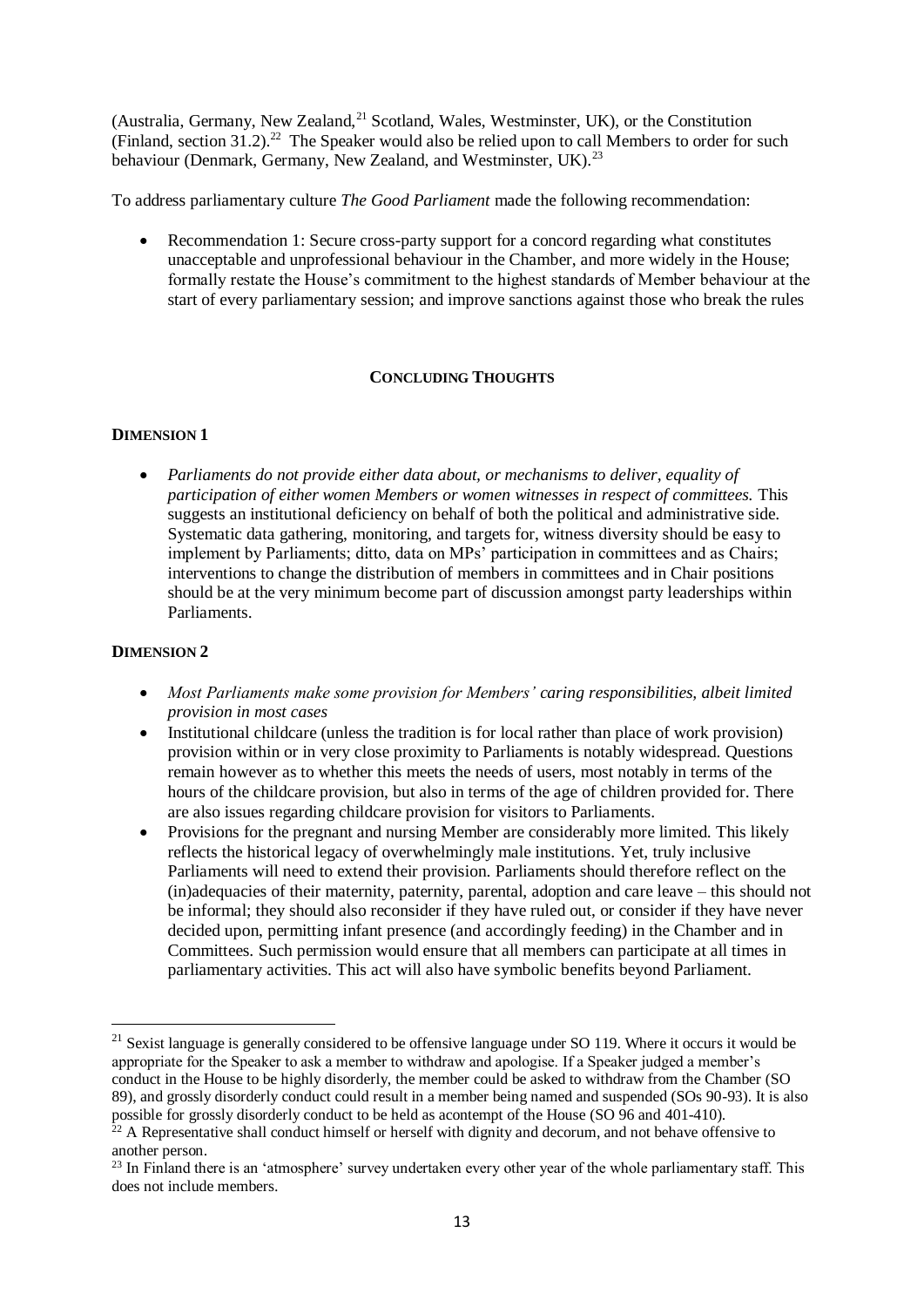Provision for separate breastfeeding rooms should also be made, as some members will prefer this (for example for pumping) and will need appropriate equipment.

- Diversity of toilet provision should be considered a technical rather than inherently political issue - Parliaments should ahead plan for parity parliaments and for members and visitors who have diverse needs.
- The question of job-share for MPs appears to be far from the agenda of most Parliaments. In a good few cases MP job-shares are specifically ruled unlawful and or unconstitutional. It is likely that where disability rights campaigns are vocal, that this issue will nonetheless become more prominent in the next few years.
- The presence of women and or equalities legislative committees (or where other committees have this agenda as part of their remit) is widespread. This meets one of the IPU's criteria of a gender sensitive parliament. Parliaments with such committees might hereafter be asked about the resources, powers and impact of these committees, and to ensure that they have the same capacity and effect as other committees.
- Parliamentary or more precisely, institutionally-facing committees leading on representation and inclusion are much less likely to be in place – the Swedish and Welsh case are leaders here; the new UK Commons' Reference Group on Representation and Inclusion will soon join this select group. Importantly, it is these groups that are linked to the provision of a parliamentary equality plan/programme of action. To see positive developments in the latter might then require the establishment in a greater number of Parliaments of similar bodies tasked with responsibility to deliver on diversity sensitivity.

## **DIMENSION 3**

• There seems to be a clear deficiency here in how Parliaments conceive of their responsibility to monitor and ensure inclusion, for both Members and visitors to the House. Parliamentary culture also necessarily impacts on Parliamentary staff and officials. Parliaments too frequently rely upon general codes of conduct and, or the intervention of the Speaker. There are few mechanisms to even identify whether the parliamentary culture is experienced as exclusionary or inhospitable for some members. Procedures should accordingly be put in place to identify members' views and to reform if necessary extant codes of conduct.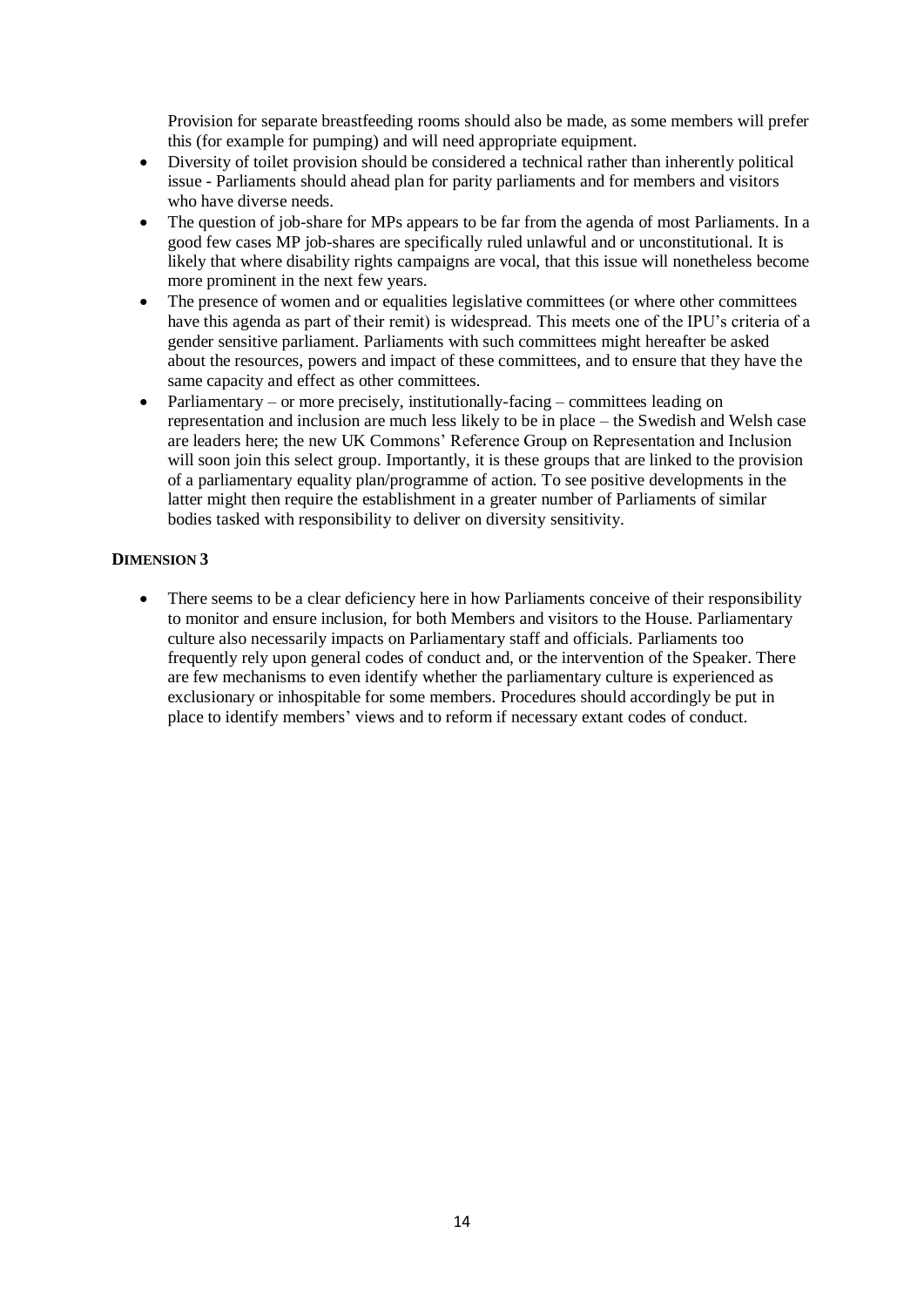# **Appendix 1**

#### **COMPARATIVE PARLIAMENTS DATA REQUEST**

*This short survey will generate comparative data that will be used as part of a study by Sarah Childs, Professor of Politics and Gender, at the University of Bristol, UK.<sup>24</sup> It is guided by the Inter Parliamentary Union's gender sensitivity framework and will inform Reports and briefings to be presented to the Commons in Spring 2016.* 

*Sarah is very happy to share the data amongst participants if they agree for her to do so; she would also share this with academics from the relevant countries, again if permission is given. She would of course also ensure that her reports and briefings are made available. Please email responses to: [s.childs@bristol.ac.uk](mailto:s.childs@bristol.ac.uk) or send to: Flat 2, 77 Larkhall Rise, London, SW4 6HS.*

## **Women's participation in a Parliament's Committees**

- 1. Are there any mechanisms in place to deliver gender balance or gender proportionality in Committees? If so, please describe.
- 2. Are there any mechanisms in place to deliver gender balance or gender proportionality for Committee Chairs? If so, please describe.
- 3. Are there any monitoring systems in place to record the sex of witnesses and advisers to Committees? If so, please describe.

## **Parliamentary Infrastructure**

- 4. What is the ratio of women MPs' to men MPs' toilets in close proximity to the Chamber?
- 5. Are there any gender-neutral (unisex) toilets for MPs and, or for visitors?
- 6. Does your Parliament have any specific facilities for women MPs, such as designated 'women member rooms'? If so, what are they?

#### **Child-friendly Parliaments**

- 7. Is there a formal process of Maternity and, or Paternity leave? If so, please describe.
- 8. Is breast and bottle feeding permitted in the Chamber? And, or in Committees?
- 9. Is there a nursery (full time childcare) and, or a crèche ('drop in' childcare)? If so, do these reflect the sitting hours of the Parliament?
- 10. Are MPs in receipt of any childcare benefits over and above those provided for parents more generally? If so, please describe.

#### **Job share**

**.** 

11. Is there a formal process of job share for MPs? If so, please describe.

## **Non-Sexist Culture**

- 12. Are there any Parliamentary codes of conduct relating to sexist behaviour and, or sexist language?
- 13. Are there any Parliamentary procedures or activities in respect of which issues of sexist behaviour and, or women's marginalisation have been identified?

#### **Equality and Women's Committees and Caucuses**

- 14. Does your Parliament have a Women's and, or Equality Caucus? If so, please describe
- 15. Does your Parliament have a Women's, and or Equality legislative/scrutiny/policy committee?
- 16. Are there any other gender equality groups for members?
- 17. Does the Parliament have a gender equality plan (distinct from any Government plan/gender mainstreaming by Government)?

<sup>&</sup>lt;sup>24</sup> <http://dbms.ilrt.bris.ac.uk/spais/people/sarah-l-childs/overview.html/>s.childs@bristol.ac.uk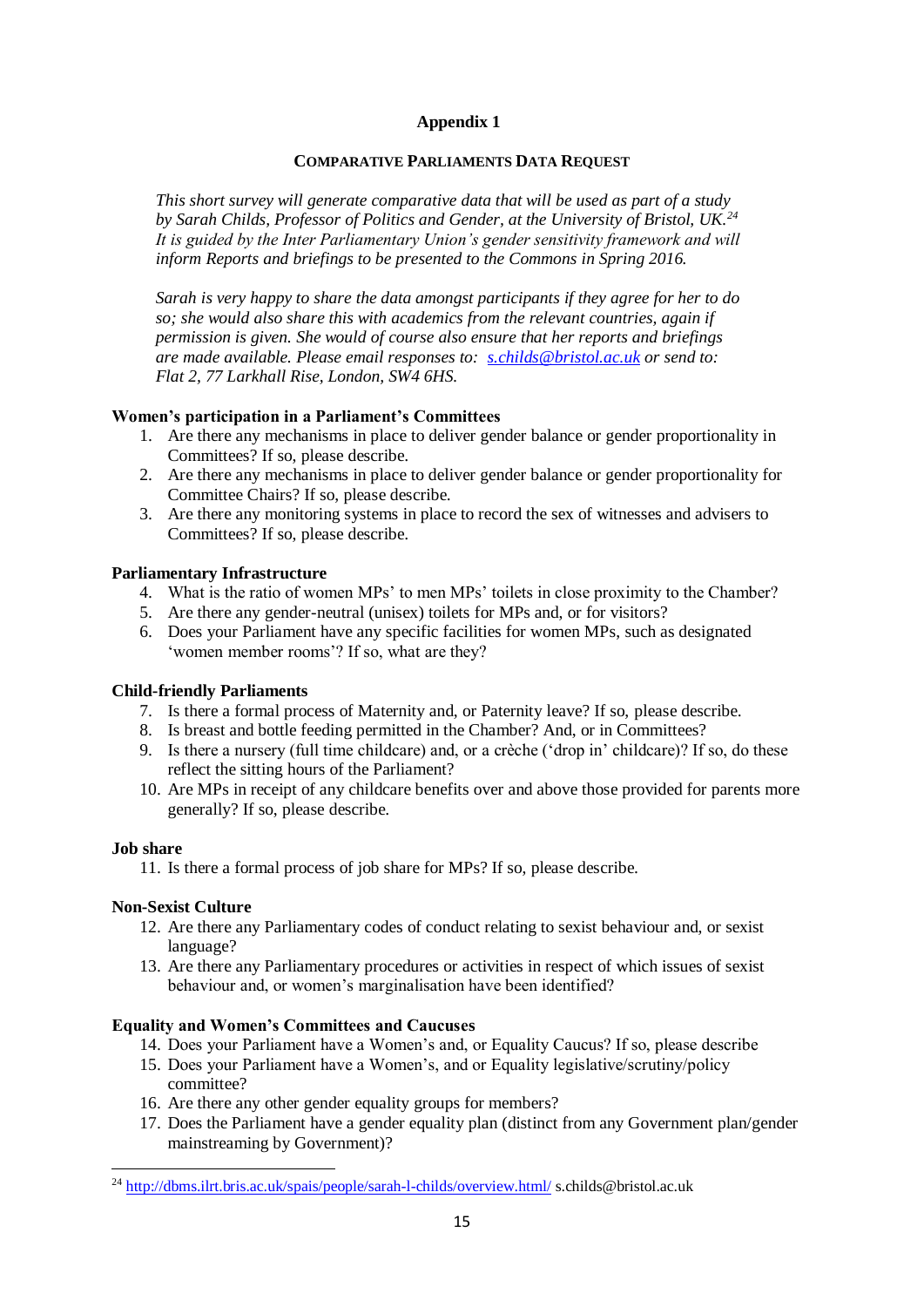#### **Appendix 2**

#### *The Good Parliament* **Report: Recommendations**

#### **The Speaker**

1. Secure cross-party support for a concord regarding what constitutes unacceptable and unprofessional behaviour in the Chamber, and more widely in the House; formally restate the House's commitment to the highest standards of Member behaviour at the start of every parliamentary session; and improve sanctions against those who break the rules

2. The Speaker's Office should systematically and comprehensively monitor and report the speeches and interventions in debates, questions, private members' bills and other parliamentary activities by MPs' sex/gender and other major social characteristics

3. Permit MPs to be counted at the 'door' of the division lobbies when accompanied by their children

4. Target a representative Parliamentary Press Gallery (Lobby journalists). Neither women nor men should be in receipt of less than 40 percent of lobby passes by 2020

5. Initiate an Inter-Parliamentary Union3 'Gender Sensitive Parliament' audit in 2018

## **The Commons Reference Group on Representation and Inclusion**

6. Publish a series of statements detailing and promoting the role and work of MPs, to both educate the public more about what it is that MPs do, and to explicitly signal the range of characteristics, skills, dispositions, and experiences relevant to the job of being an MP

7. Engage in various parliamentary and other activities to enhance the supply of, and demand for, diverse parliamentary candidates

8. Secure a cross-party concord regarding candidate selection for the 2020 Parliament following the boundary review:4 all political parties should seek to increase the percentage of its women MPs – at the *absolute minimum* all parties currently represented in the House should maintain existing percentages of women MPs

9. Introduce prior to dissolution for the 2020 general election statutory sex/ gender quotas to take effect for the 2025 general election if, three months prior to the 2020 general election, political parties currently represented in Parliament have failed to select at least 50 percent women in a party's 'vacant held' and 'target seats'. Introduce permissive legislation to allow for party quotas for other under-

represented groups, where parties have failed to select proportional percentages of candidates from these groups

10. Sponsor a measure to gender balance MP membership of the House of Commons Commission

11. Commission a comprehensive diversity and equality audit of the Independent Parliamentary Standards Authority (IPSA), and submit its findings to the IPSA consultation (October 2016)

12. Produce a 'House Statement' on maternity, paternity, parental, adoption and caring leave

13. Undertake a review for the provision of a crèche facility on the Parliamentary Estate (in addition to the nursery)

14. A rule change should be sought whereby any select committee witness panel of three or more must be sex/gender diverse if, by the end of the 2015 parliament, select committees are not reaching a 40 percent sex/gender threshold amongst witnesses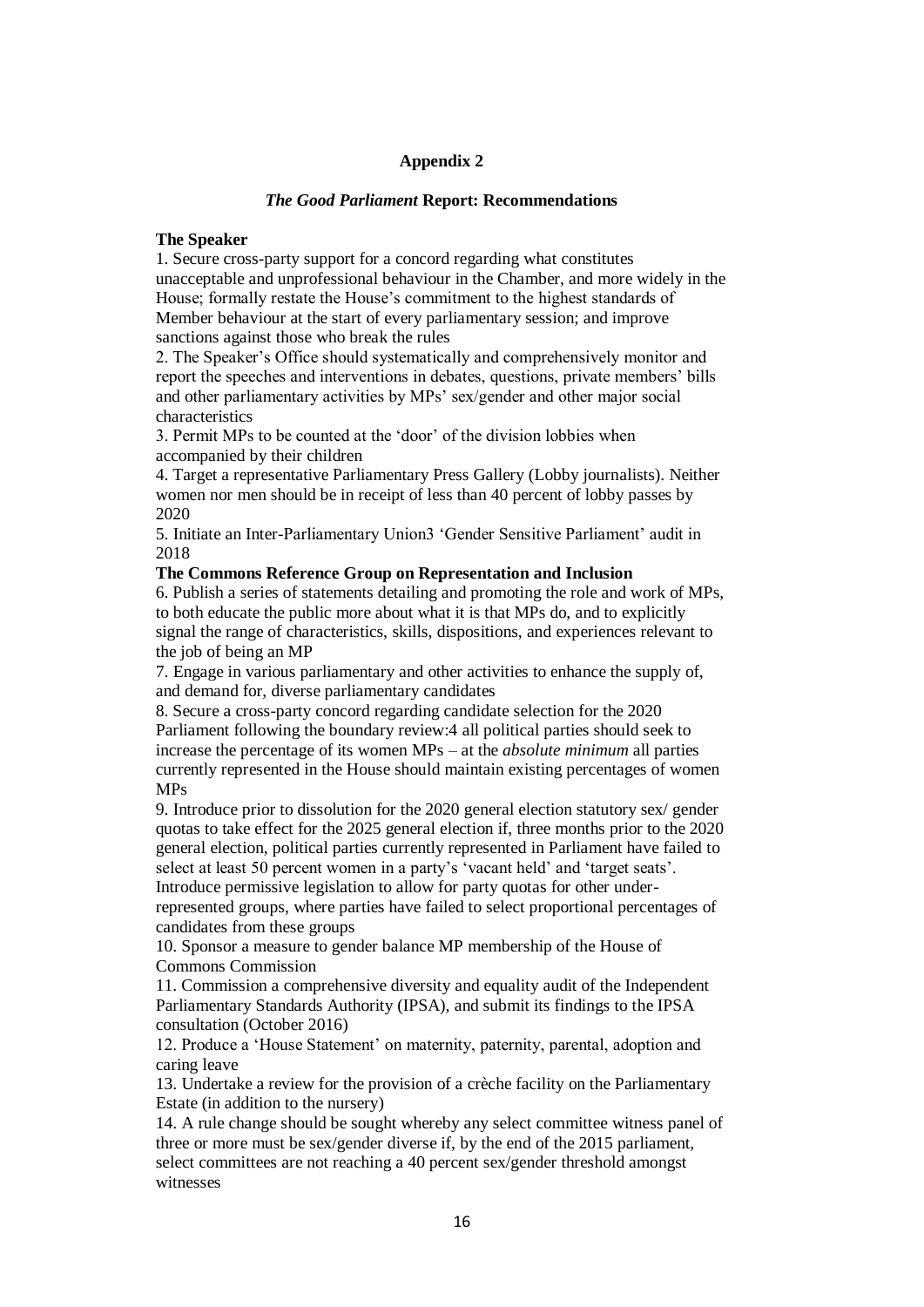15. Introduce sex/gender quotas for the election of select committee chairs prior to the 2025 general election if, by 2024, the percentage of women chairs is less than 40 percent

16. Revise the dress code to 'business dress' or 'national costume'

#### **The House of Commons Commission**

17. Recognise the House's collective responsibility for enhancing representation and inclusion by formally taking note of the establishment of the Commons

#### **Reference Group on Representation and Inclusion**

18. Support the production of comprehensive website materials showing that a diversity of people are, and can be, MPs

19. Support the development of a residential 'Introduction to being an MP' Programme for under-represented groups

20. Re-design the parliamentary identity pass

21. Maximise Member opportunities, capacities and capabilities via Continuous Professional Development (CPD)

## **The Secretary of State for Education and Minister for Women and Equalities**

22. Immediately commence Section 106 of the Equality Act 2010 (which requires political parties to provide data relating to parliamentary candidates)

23. Clarify the status and effectiveness of the Access to Elected Office Fund for supporting disabled people to stand for election as local councillors or MPs

## **The Women and Equalities Committee**

24. Call the Secretary of State for Women and Equalities before the Committee regarding commencement of Section 106 of the Equality Act 2010

#### **The Leader of the House of Commons**

25. Put before the House a motion to establish the Women and Equalities Committee as a permanent select committee of the House, by amending Standing Order No. 152

26. Set the recess dates for each parliamentary session, at least one session in advance

27. Abolish party conference recess and sitting Fridays

#### **Liaison Committee**

28. Require the House Service to provide comprehensive and systematic diversity data in respect of select committees witnesses at the end of each session, and establish annual rolling targets for witness representativeness

#### **Procedure Committee**

29. Ensure that House rules and structures, institutions, nomenclature and culture are diversity sensitive and inclusionary

30. Prohibit single-sex/gender select committees, and encourage political parties to be mindful of wider representativeness in the election of members to committees

31. Introduce greater predictability in the scheduling of House Business

32. Review the establishment of a 'Division Time', whereby multiple votes could be taken together at a particular point of the parliamentary sitting

In the context of the expected temporary decant from the Palace of Westminster for Restoration and Renewal:

33. Trial sittings of the House based around 'normal business hours'

34. Trial opportunities for remote voting by MPs physically present on the Parliamentary Estate

35. Trial new formats for Prime Minister's Questions (PMQs)

#### **The new Restoration & Renewal Body**

36. Trial new layouts in any decant Chamber, and review provision of a new Chamber for the return to the Palace of Westminster

37. Provide for flexible committee and other meeting rooms in a restored Palace

38. Provide for inclusionary social spaces for MPs in a restored Palace

39. Provide sufficient toilet capacity across the Parliamentary Estate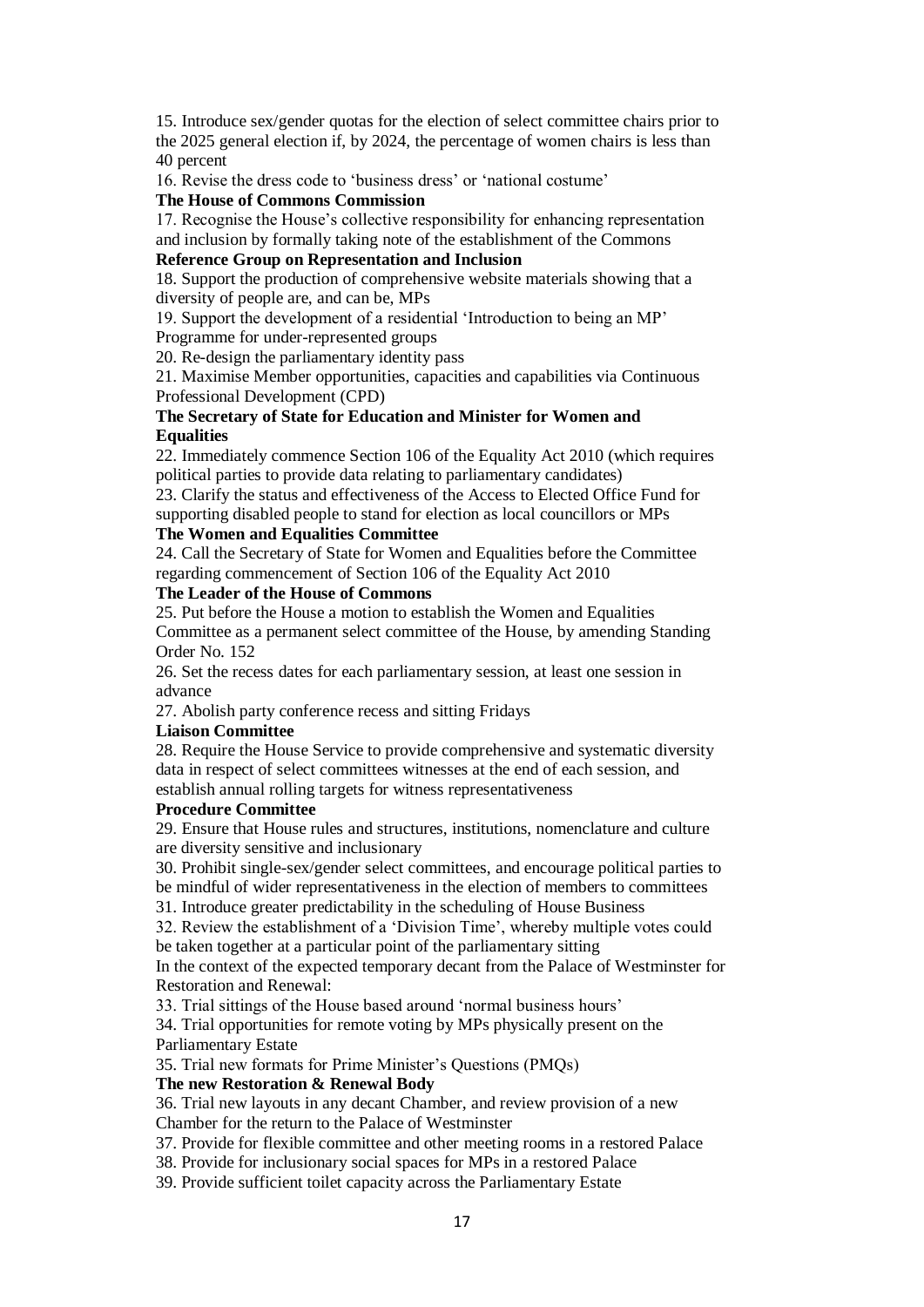#### **Works of Art Committee**

40. Abolish the '10 year dead' rule, whereby only individuals who have been dead for at least a decade are represented in the artworks in the Palace of Westminster 41. Commit to diverse artwork in a restored Palace of Westminster **The Women in Parliament (WIP) All Party Parliamentary Group** 42. Campaign for male MPs to sign up to #nomoreallmalepanels **Political Parties** 43. Engage in various activities to increase the supply of, and demand for, diverse parliamentary candidates

#### **Appendix 3 Proxy Voting**

#### **Box 1 Australia Nursing Mothers and Proxy Votes<sup>25</sup>**

Members nursing an infant are able to give their vote by proxy for any division except that on the third reading of a bill which proposes an alteration of the Constitution. (This exemption is in recognition of the fact that bills proposing an alteration to the Constitution must be passed with an absolute majority in both Houses) (Constitution, s128) Government Members give their vote to the Chief Government Whip and non-government Members to the Chief Opposition Whip. (Resolution of the House, *Votes and Proceedings No. 1,* 12-13 February 2008, pp. 27-8)

The provisions for proxy voting are provided for by a resolution of the House agreed on 13 February 2008, the terms of which are appended to the standing orders titled *Special provisions for nursing mothers*.

#### **Box 2 Proxy Voting in the New Zealand Parliament:**

**Standing Order 154 Proxy voting** (1) A member may give authority for a proxy vote to be cast in the member's name or for an abstention to be recorded. (2) A proxy must state the name of the member who is giving the authority, the date it is given, and the period or business for which the authority is valid. It must be signed by the member giving it and indicate the member who is given authority to exercise it. (3) A member who has given a proxy may revoke or amend that proxy at any time before its exercise.

(4) The leader or senior whip of each party, or a member acting as the leader or senior whip of the party in the House for the time being, may exercise a proxy vote for any member of the party, subject to any express direction from a member to the contrary.

**Standing Order 155 Casting of proxy vote** (1) A proxy vote may be cast or an abstention recorded on a party or personal vote only by the person who has authority to exercise it. In the case of any dispute, the member exercising a proxy must produce the authority to the Speaker. (2) In the case of a party vote, proxies may be exercised for a number equal to no more than 25 percent of a party's membership in the House, rounded upwards where applicable. (3) A proxy may be exercised for a member, in addition to the number of proxies that may be exercised under paragraph (2), while that member is absent from the House with the permission of the Speaker granted under Standing Order 38(1). (4) In the case of a party vote, proxy votes may be exercised for a party consisting of up to five members, or an Independent member, only if at least one of the members of that party or that Independent member is— (a) present within the parliamentary precincts at the time, or (b) absent from the House with the permission of the Speaker granted under Standing Order 38(1). (5) Despite paragraph (2), there is no limit on the

 $\frac{1}{25}$ 

[http://www.aph.gov.au/~/media/02%20Parliamentary%20Business/24%20Committees/243%20Reps%20Comm](http://www.aph.gov.au/~/media/02%20Parliamentary%20Business/24%20Committees/243%20Reps%20Committees/Procedures/NursingMothers/FullReport.pdf?la=en) [ittees/Procedures/NursingMothers/FullReport.pdf?la=en](http://www.aph.gov.au/~/media/02%20Parliamentary%20Business/24%20Committees/243%20Reps%20Committees/Procedures/NursingMothers/FullReport.pdf?la=en)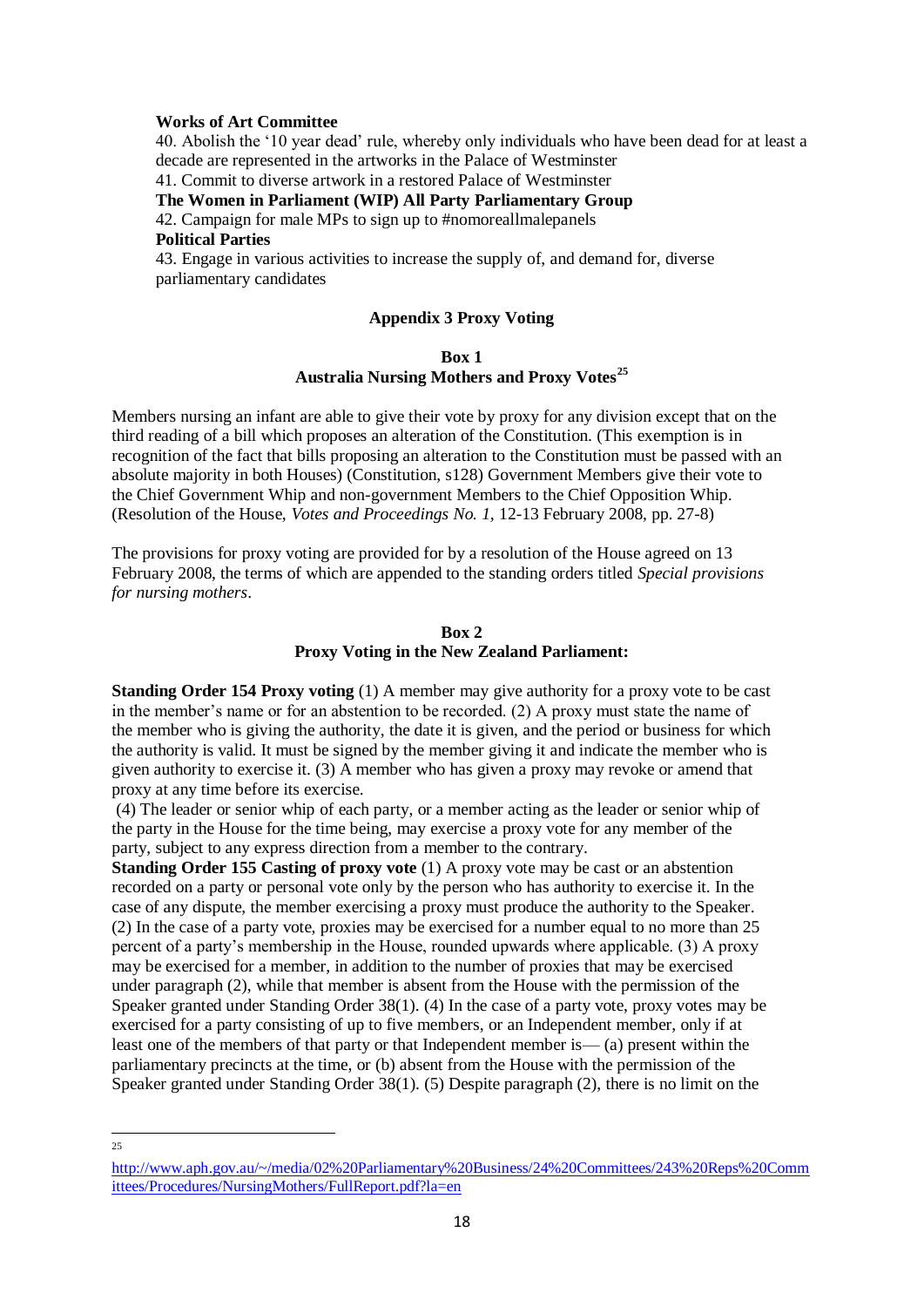number of proxy votes that may be exercised in the period from the declaration of a state of national emergency until that state of national emergency is terminated or expires.

**Standing Order 38 Permission to be absent from the House** (1) The Speaker may grant a member of a party consisting of one member, an Independent member, or any other member (following a request from a member's party leader or whip) permission to be absent from the House— (a) on account of illness or other family cause of a personal nature: (b) to enable the member to attend to public business (whether in New Zealand or overseas). (2) A leader or whip of a party consisting of more than one member may grant any member of that party permission to be absent from the House.

In 2013, the New Zealand Parliament adopted a sessional order to allow an MP to be absent from the Parliamentary precincts on compassionate grounds, but to be regarded as present for the purposes of casting party votes. The Standing Orders Committee subsequently recommended to the House this be incorporated the rules and procedures for members' attendance in the Standing Orders (ANZACATT20167A).